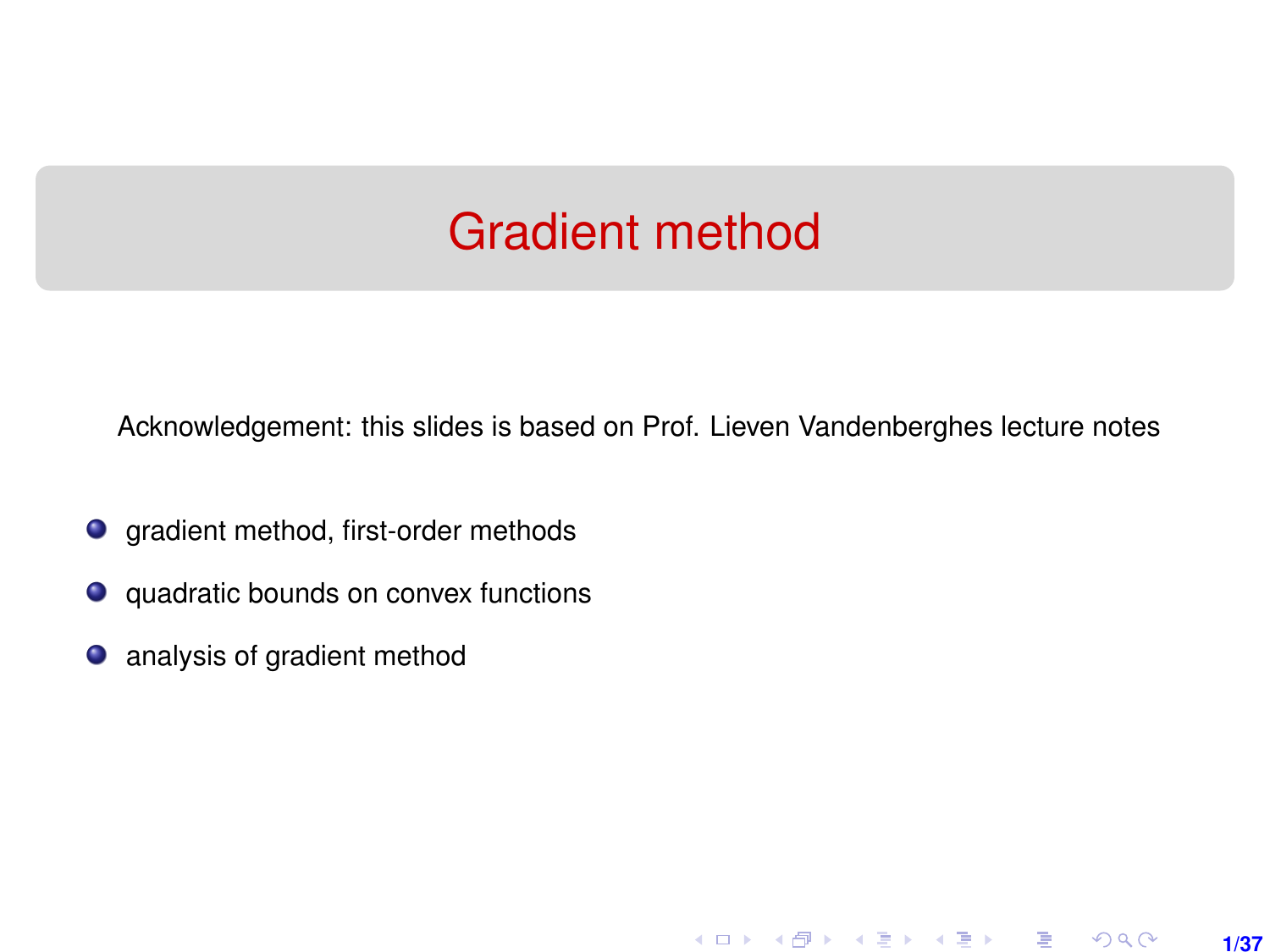# Algorithms will be covered in this course

#### **first-order methods**

- gradient method, line search
- subgradient, proximal gradient methods
- accelerated (proximal) gradient methods

#### **decomposition and splitting**

- **•** first-order methods and dual reformulations
- alternating minimization methods

#### **interior-point methods**

- **o** conic optimization
- primal-dual methods for symmetric cones

#### **semi-smooth Newton methods**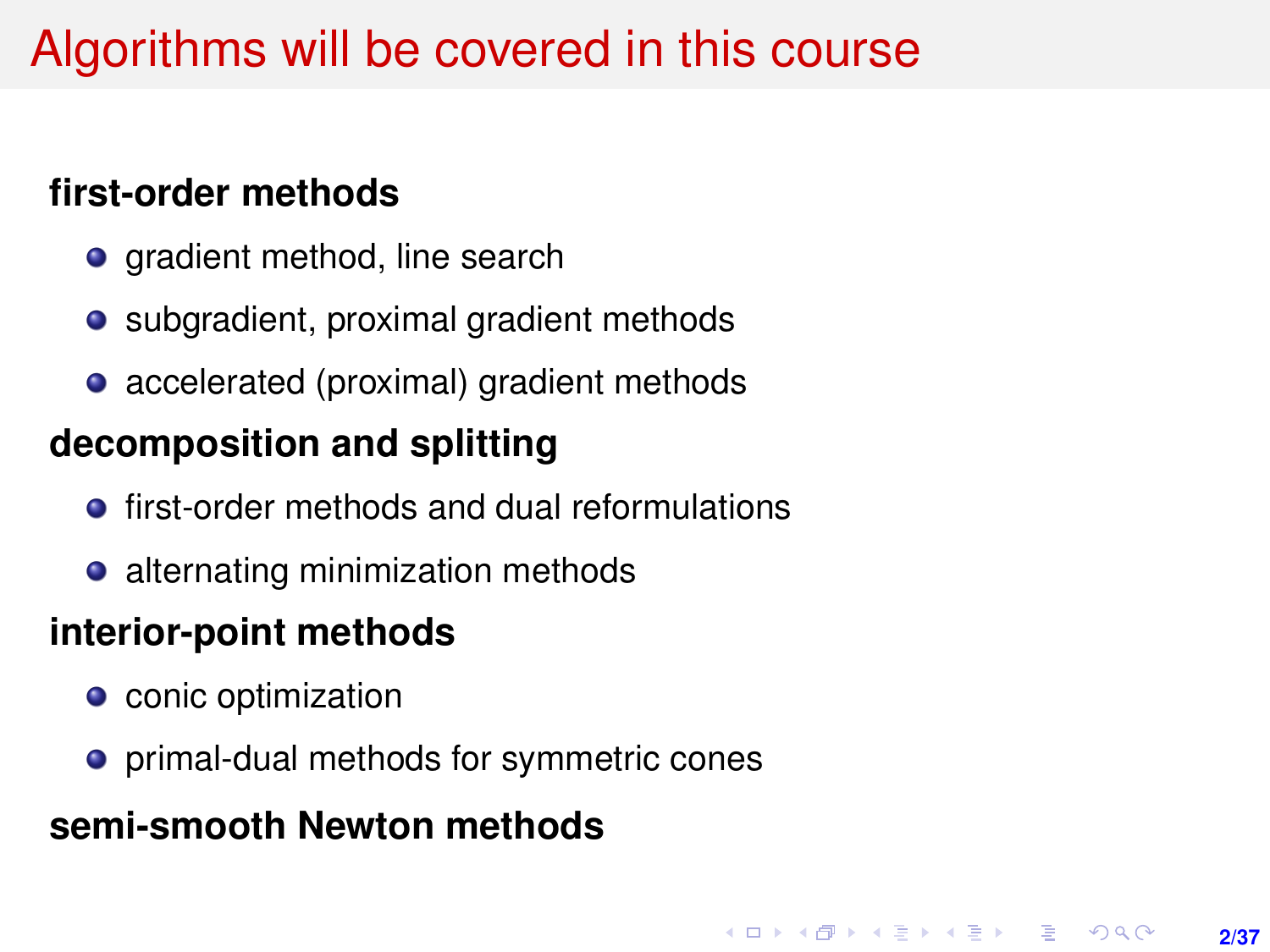# <sup>线</sup>搜索方法:min*<sup>x</sup> <sup>f</sup>*(*x*)

给定*x <sup>k</sup>*,先通过某种算法选取*<sup>d</sup> <sup>k</sup>*,之后确定正数α*k*,则下一步迭代<sup>点</sup>

$$
x^{k+1} = x^k + \alpha_k d^k, \tag{1}
$$

**3/37**

其中*d*<sup>k</sup>是一个下降方向,即 $(d^k)$ <sup>T</sup> $\nabla f(x^k) < 0$ 。 $\alpha_k$ 为相应的步长. <sup>精</sup>确线搜索:

$$
\alpha_k = \underset{\alpha > 0}{\operatorname{argmin}} f(x^k + \alpha d^k)
$$

● 固定步长

● 回退法: 找到第一个满足Armijo 准则的点. 选取

$$
\alpha_k = \gamma^{j_0} \hat{\alpha},
$$

其中

$$
j_0 = \min\{j = 0, 1, \cdots | f(x^k + \gamma^j \hat{\alpha} d^k) \leq f(x^k) + c_1 \gamma^j \hat{\alpha} \nabla f(x^k)^\mathrm{T} d^k \},\
$$
  
 
$$
\hat{\mathcal{F}} \hat{\mathcal{R}} \gamma \in (0, 1) \hat{\mathcal{H}} \longrightarrow \hat{\mathcal{F}} \hat{\mathcal{R}} \hat{\mathcal{F}} \hat{\mathcal{R}}.
$$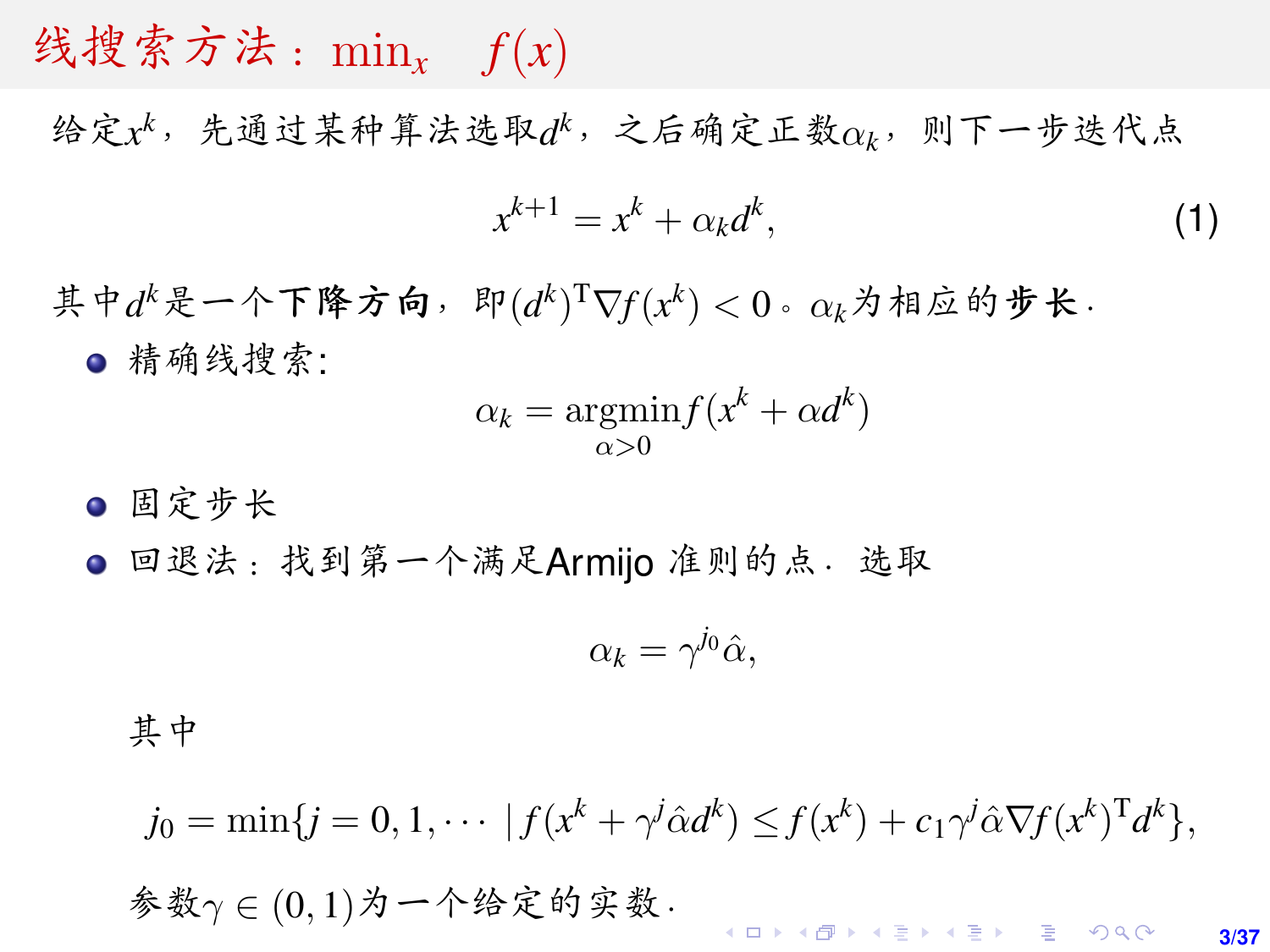# Gradient method

To minimize a convex function differentiable function  $f$ : choose  $x^{(0)}$ and repeat

$$
x^{(k)} = x^{(k-1)} - t_k \nabla f(x^{(k-1)}), \quad k = 1, 2, \dots
$$

Step size rules

- Fixed: *t<sup>k</sup>* constant
- Backtracking line search
- $\bullet$  Exact line search: minimize  $f(x t\nabla f(x))$  over *t*

Advantages of gradient method

- Every iteration is inexpensive
- Does not require second derivatives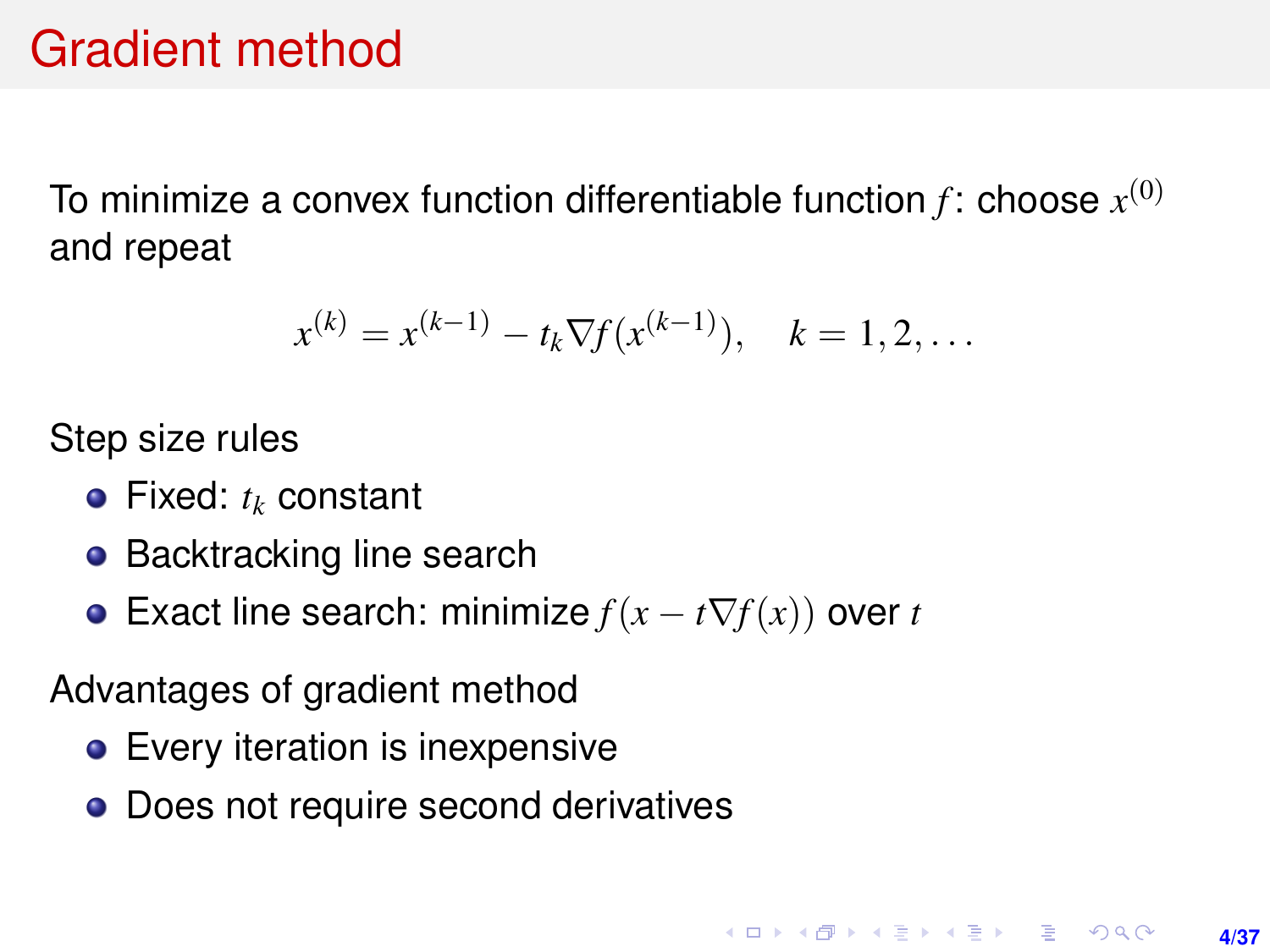# <span id="page-4-0"></span>Quadratic example

$$
f(x) = \frac{1}{2}(x_1^2 + \gamma x_2^2) \quad (\gamma > 1)
$$

with exact line search,  $x^{(0)}=(\gamma,1)$ 



Disadvantages of gradient method

- Gradient method is often slow
- Very dependent on scaling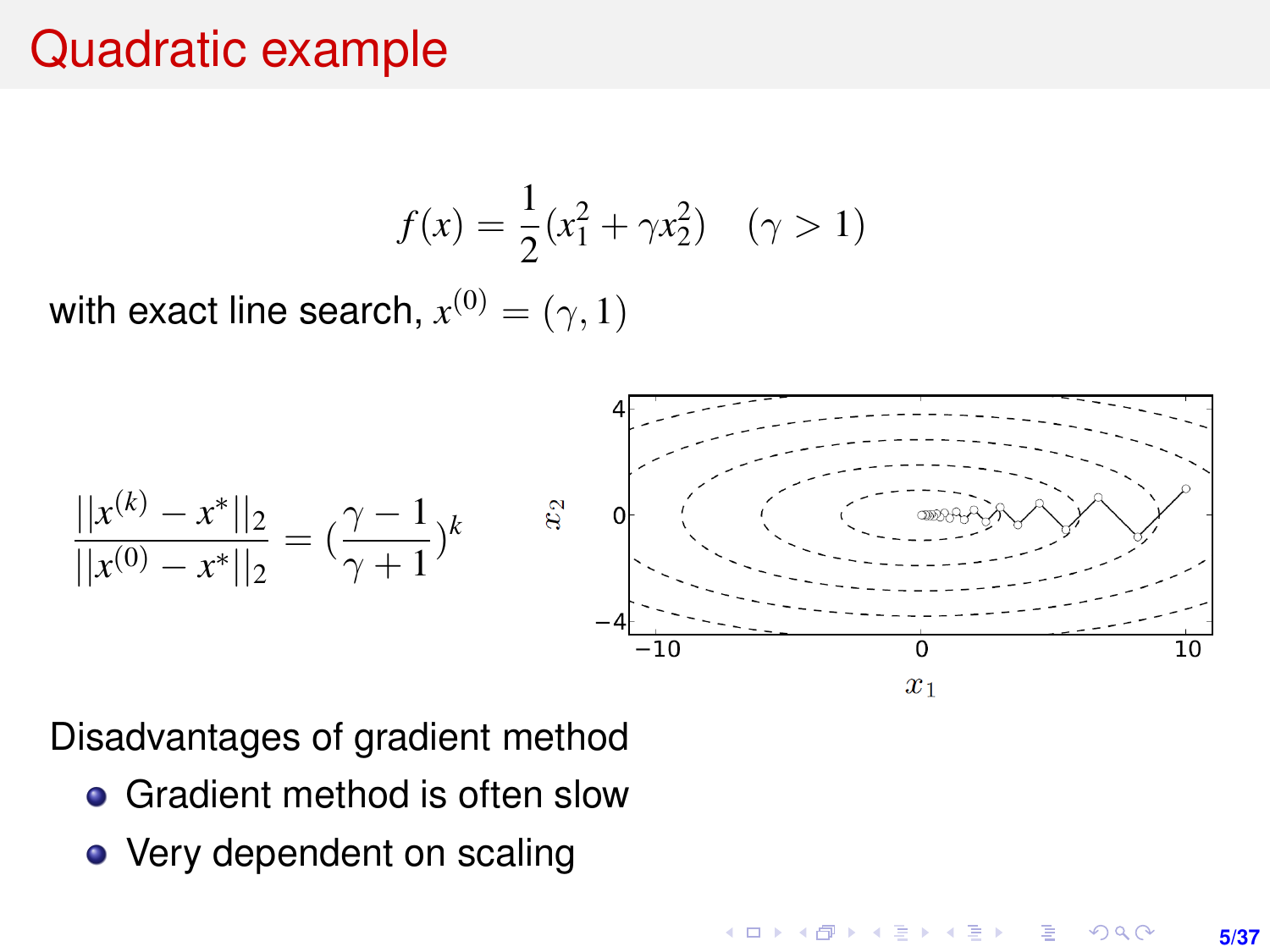## <span id="page-5-0"></span>Nondifferentiable example

$$
f(x) = \sqrt{x_1^2 + \gamma x_2^2} (|x_2| \le x_1), \quad f(x) = \frac{x_1 + \gamma |x_2|}{\sqrt{1 + \gamma}} (|x_2| > x_1)
$$

with exact line search,  $x^{(0)}=(\gamma,1)$ , converges to non-optimal point



gradient method does not handle nondi[ffe](#page-4-0)[re](#page-6-0)[n](#page-4-0)[tia](#page-5-0)[l](#page-6-0) [pr](#page-0-0)[ob](#page-36-0)[le](#page-0-0)[m](#page-36-0)[s](#page-0-0)

**6/37**

一番

K ロ ▶ K 何 ▶ K ヨ ▶ K ヨ ▶

 $-990$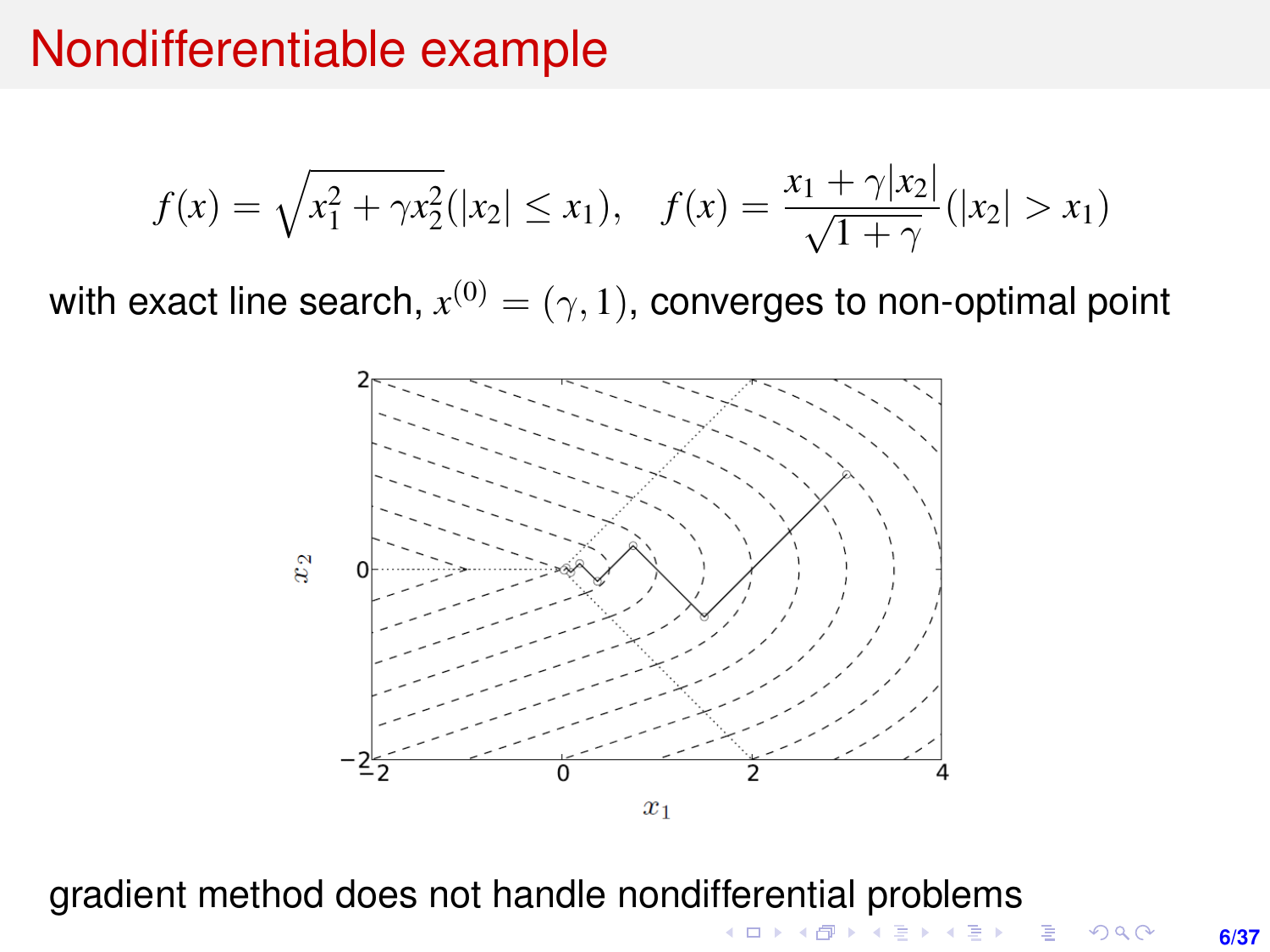# <span id="page-6-0"></span>First-order methods

address one or both disadvantages of the gradient method

### **methods with improved convergence**

- quasi-Newton methods
- conjugate gradient method
- accelerated gradient method

### **methods for nondifferentiable or constrained problems**

- subgradient methods
- **•** proximal gradient method
- **•** smoothing methods
- cutting-plane methods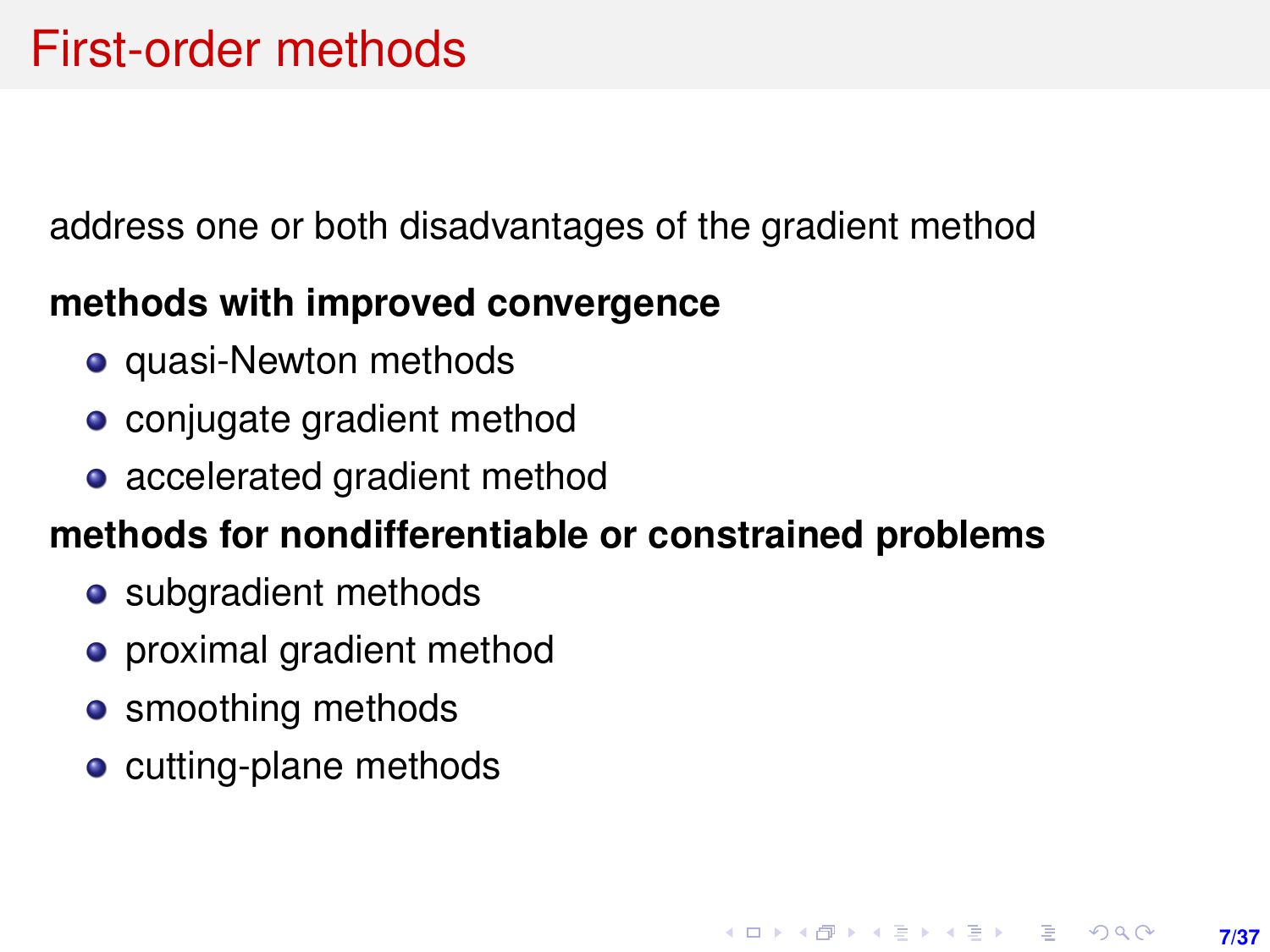• gradient method, first-order methods

### **quadratic bounds on convex functions**

• analysis of gradient method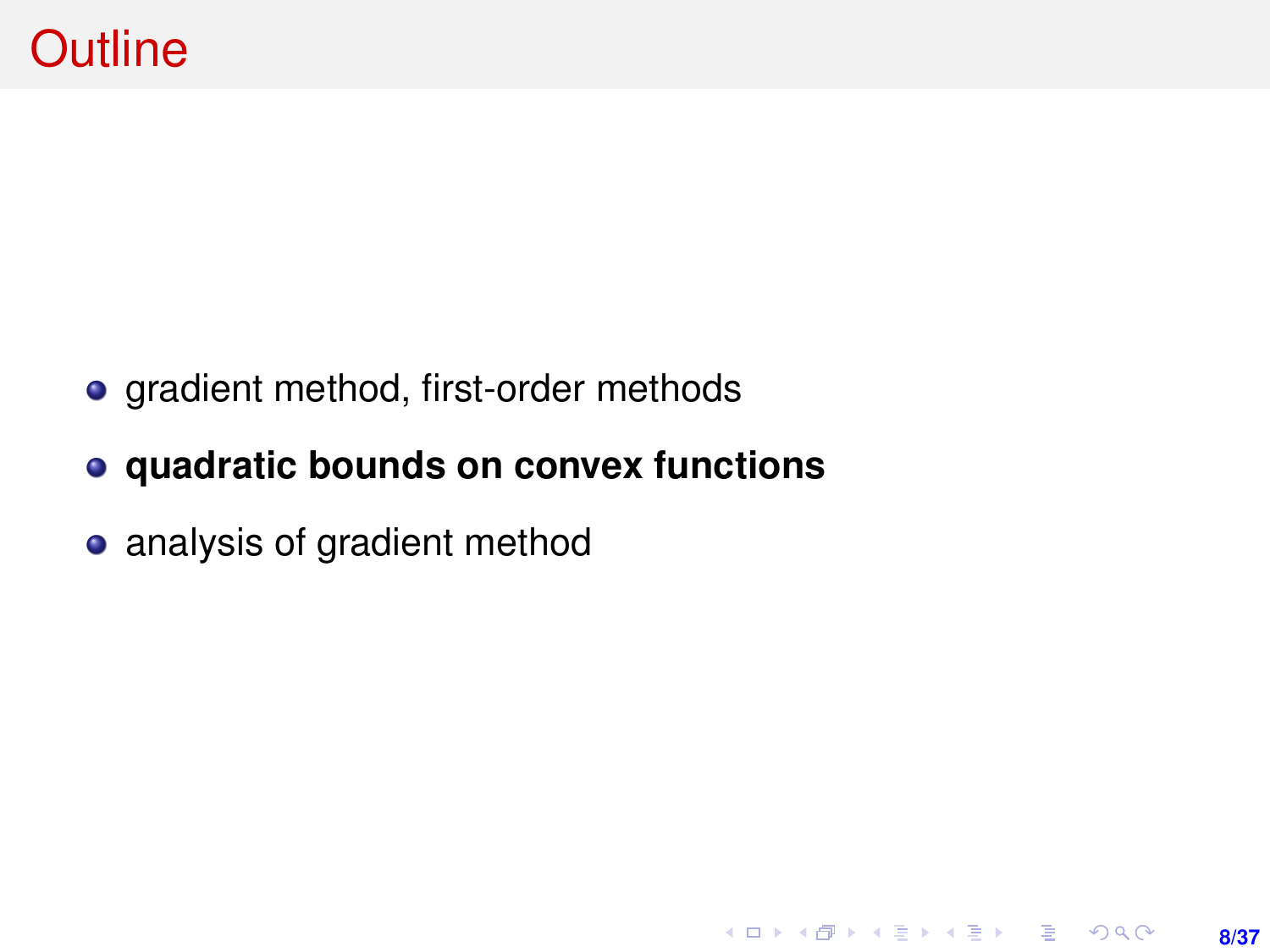# Convex function

*f* is convex if **dom** *f* is a convex set and Jensen's inequality holds:

$$
f(\theta x + (1 - \theta)y) \le \theta f(x) + (1 - \theta)f(y) \quad \forall x, y \in \text{dom } f
$$

#### **First-order condition**

for (continuously) differentiable *f* , Jensen's inequality can be replaced with

$$
f(y) \ge f(x) + \nabla f(x)^\top (y - x) \quad \forall x, y \in \text{dom } f
$$

#### **Second-order condition**

for twice differentiable *f*, Jensen's inequality can be replaced with

$$
\nabla^2 f(x) \succeq 0 \quad \forall x \in \textbf{dom}\, f
$$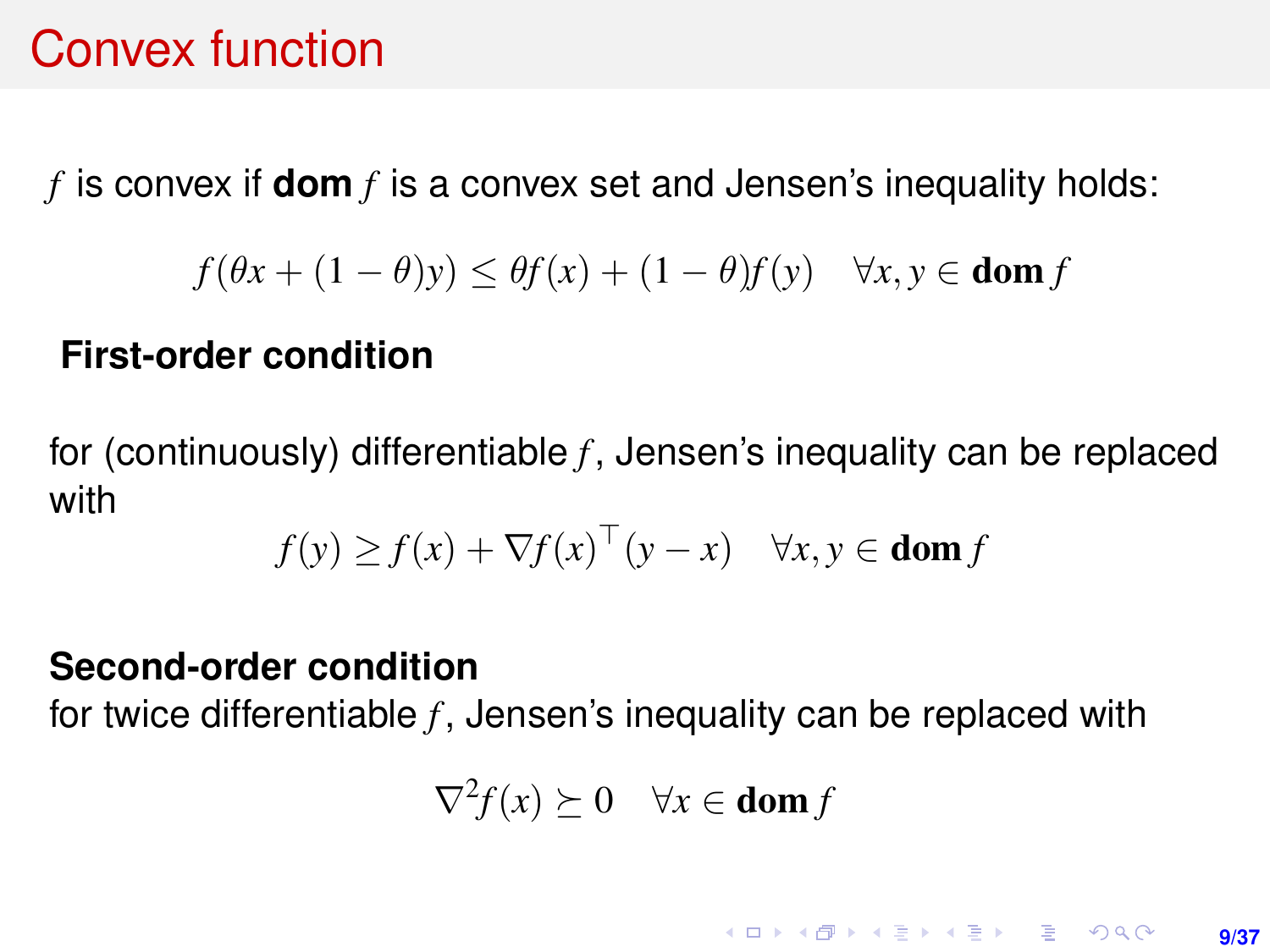# Strictly convex function

*f* is strictly convex if **dom** *f* is convex set and

 $f(\theta x + (1 - \theta)y) < \theta f(x) + (1 - \theta)f(y) \quad \forall x, y \in \text{dom } f, x \neq y, \theta \in (0, 1)$ 

hence, if a minimizer of *f* exists, it is unique

#### **First-order condition**

for differentiable *f*, Jensen's inequality can be replaced with

$$
f(y) > f(x) + \nabla f(x)^\top (y - x) \quad \forall x, y \in \text{dom } f, x \neq y
$$

#### **Second-order condition**

note that  $\nabla^2 f(x) \succ 0$  is not necessary for strict convexity $(cf., f(x) = x^4)$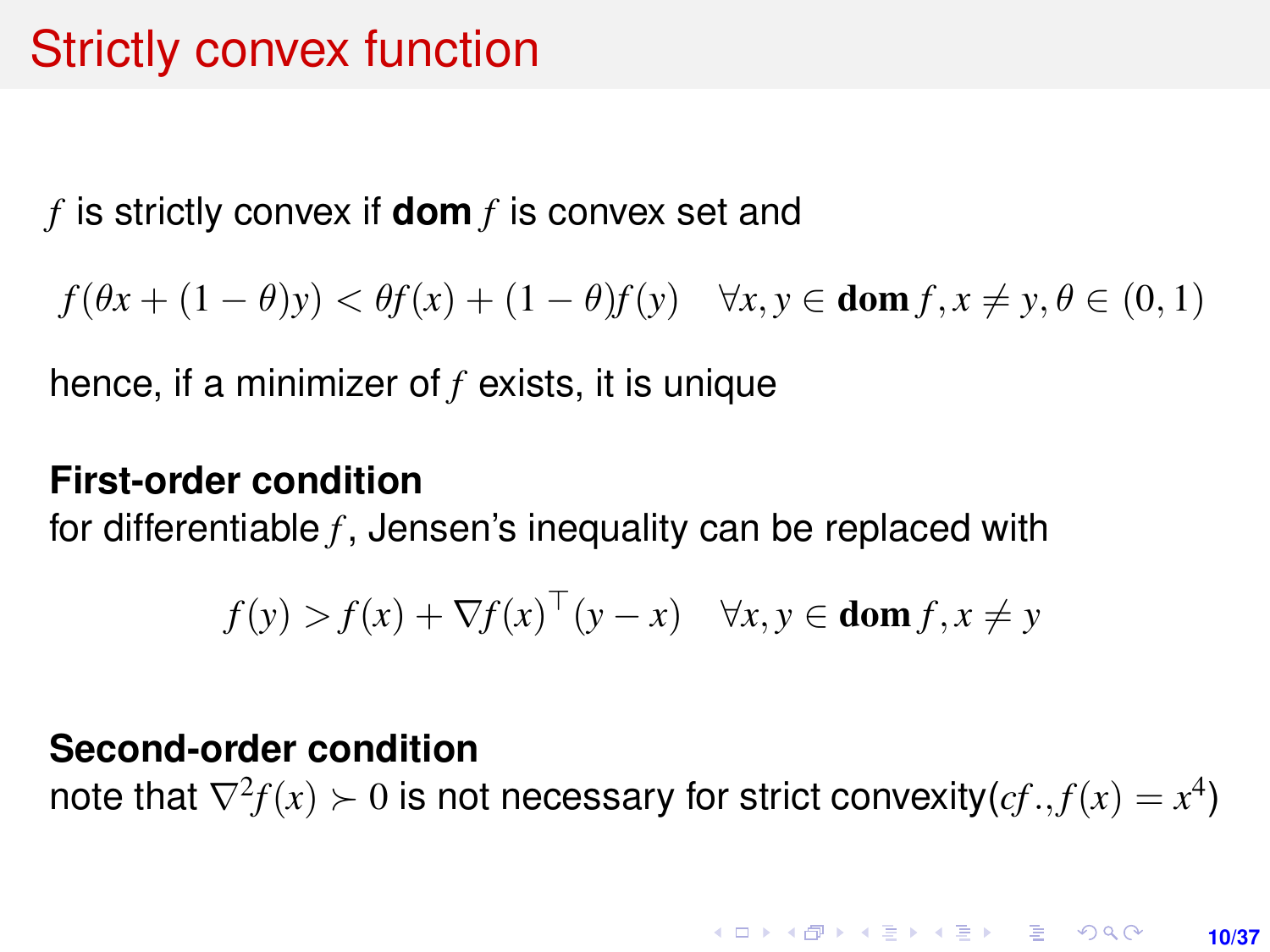## Monotonicity of gradient

differentiable *f* is convex if and only if **dom** *f* is convex and

$$
(\nabla f(x) - \nabla f(y))^\top (x - y) \ge 0 \quad \forall x, y \in \text{dom } f
$$

 $i.e., \nabla f: \mathbf{R}^n \to \mathbf{R}^n$  is a *monotone* mapping

differentiable *f* is strictly convex if and only if **dom** *f* is convex and

$$
(\nabla f(x) - \nabla f(y))^\top (x - y) > 0 \quad \forall x, y \in \text{dom } f, x \neq y
$$

 $i.e., \nabla f : \mathbf{R}^n \to \mathbf{R}^n$  is a *strictly monotone* mapping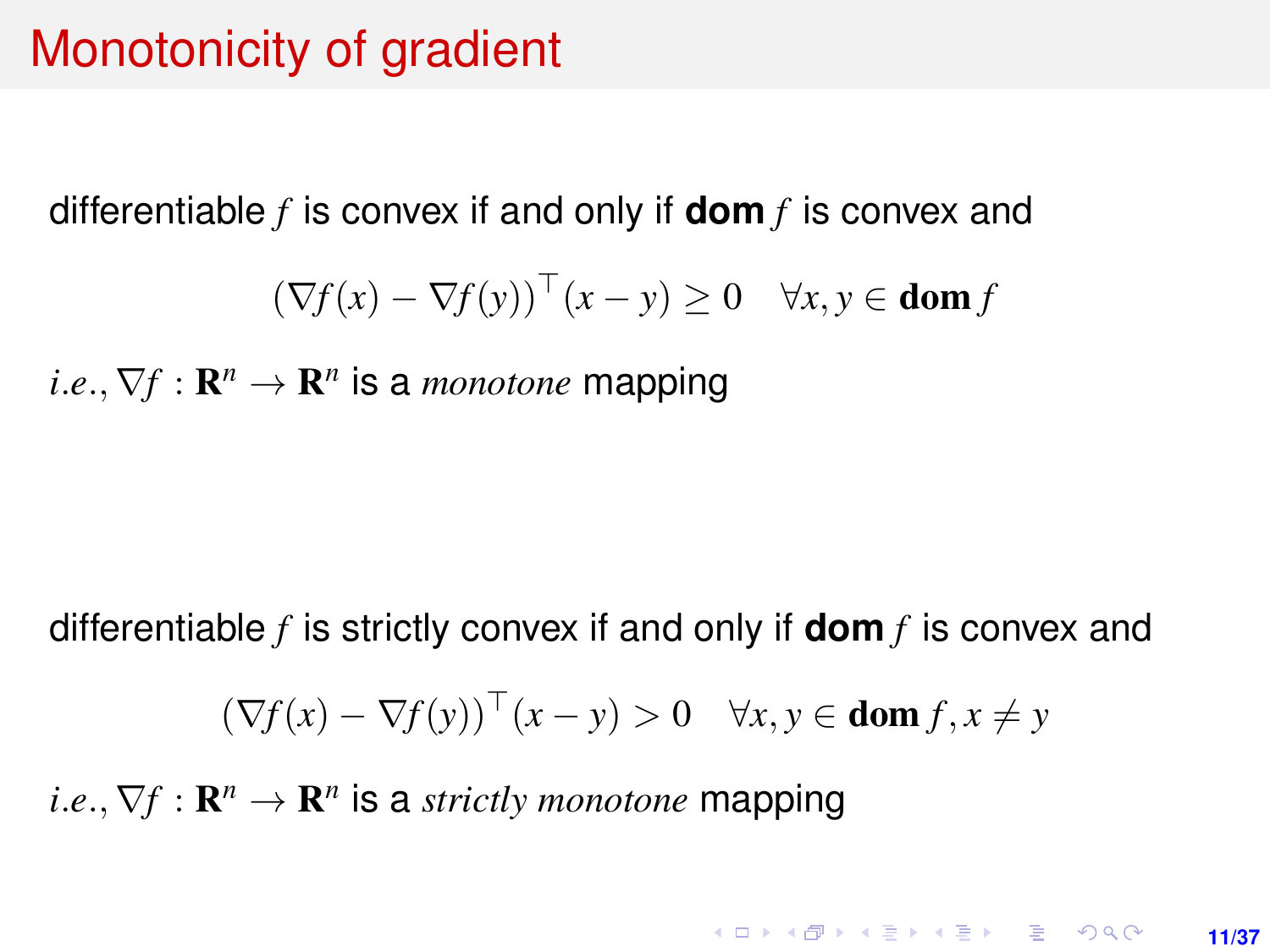#### Proof.

 $\bullet$  if  $f$  is differentiable and convex, then

 $f(y) \ge f(x) + \nabla f(x)^\top (y - x), \quad f(x) \ge f(y) + \nabla f(y)^\top (x - y)$ 

combining the inequalities gives  $(\nabla f(x) - \nabla f(y))^\top (x - y) \geq 0$ 

if  $\nabla f$  is monotone, then  $g'(t) \ge g'(0)$  for  $t \ge 0$  and  $t \in$  **dom** *g*, where

$$
g(t) = f(x + t(y - x)),
$$
  $g'(t) = \nabla f(x + t(y - x))^\top (y - x)$ 

hence,

$$
f(y) = g(1) = g(0) + \int_0^1 g'(t)dt \ge g(0) + g'(0)
$$

$$
= f(x) + \nabla f(x)^\top (y - x)
$$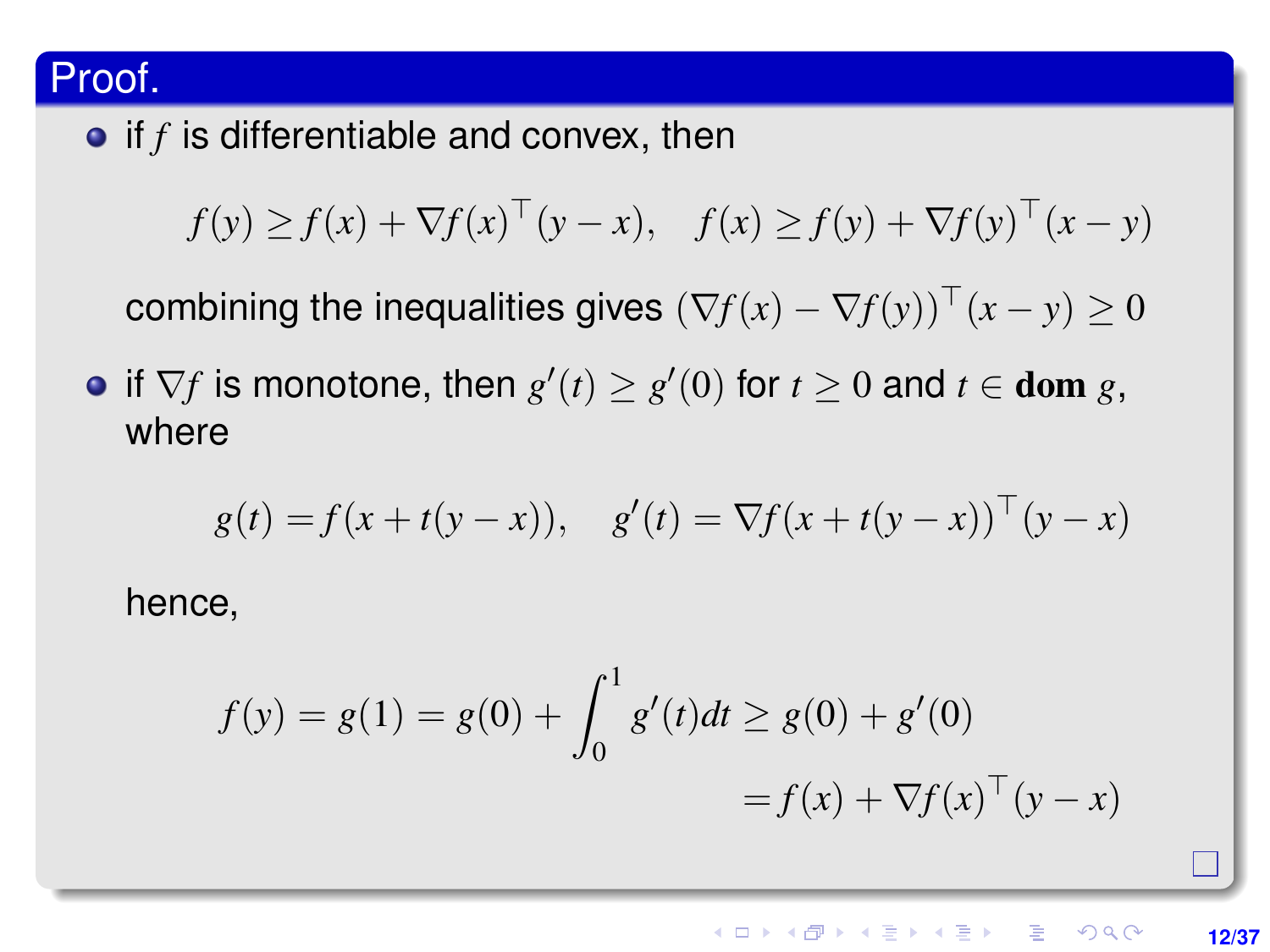# Lipschitz continuous gradient

gradient of *f* is Lipschitz continuous with parameter *L* > 0 if

$$
\|\nabla f(x) - \nabla f(y)\|_2 \le L\|x - y\|_2 \quad \forall x, y \in \text{dom } f
$$

- Note that the definition does not assume convexity of *f*
- We will see that for convex  $f$  with  $\textbf{dom } f = \mathbf{R}^n$ , this is equivalent to

$$
\frac{L}{2}x^{\top}x - f(x) \quad \text{is} \quad \text{convex}
$$

(i.e., if *f* is twice differentiable,  $\nabla^2 f(x) \preceq L I$  for all *x*)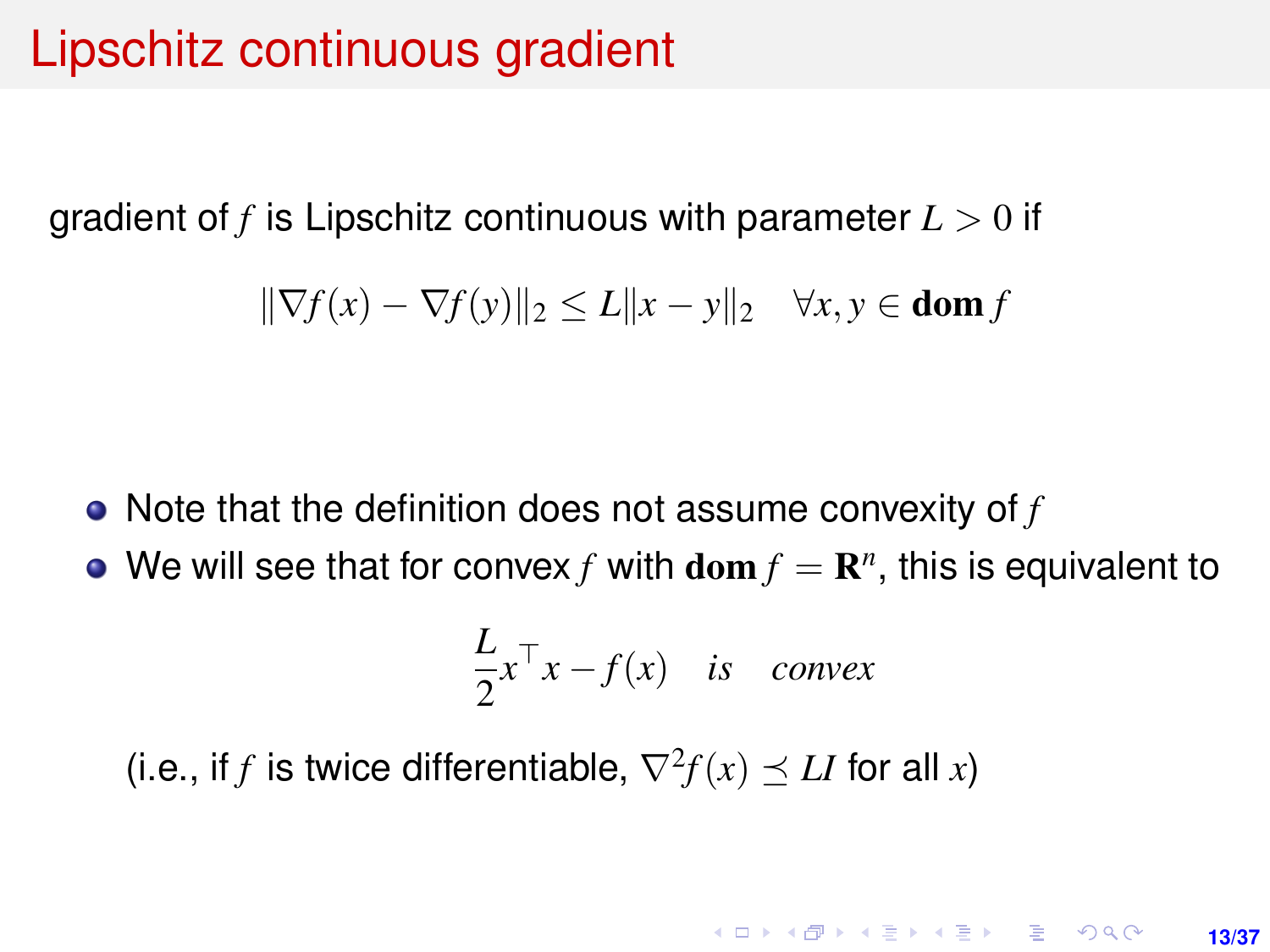# Quadratic upper bound

suppose ∇*f* is Lipschitz continuous with parameter *L* and dom *f* is convex

- Then  $g(x) = (L/2)x^{\top}x f(x)$ , with dom *g*, is convex
- convexity of g is equivalent to a quadratic upper bound on *f* :

$$
f(y) \le f(x) + \nabla f(x)^\top (y - x) + \frac{L}{2} \|y - x\|_2^2 \quad \forall x, y \in \text{dom } f
$$

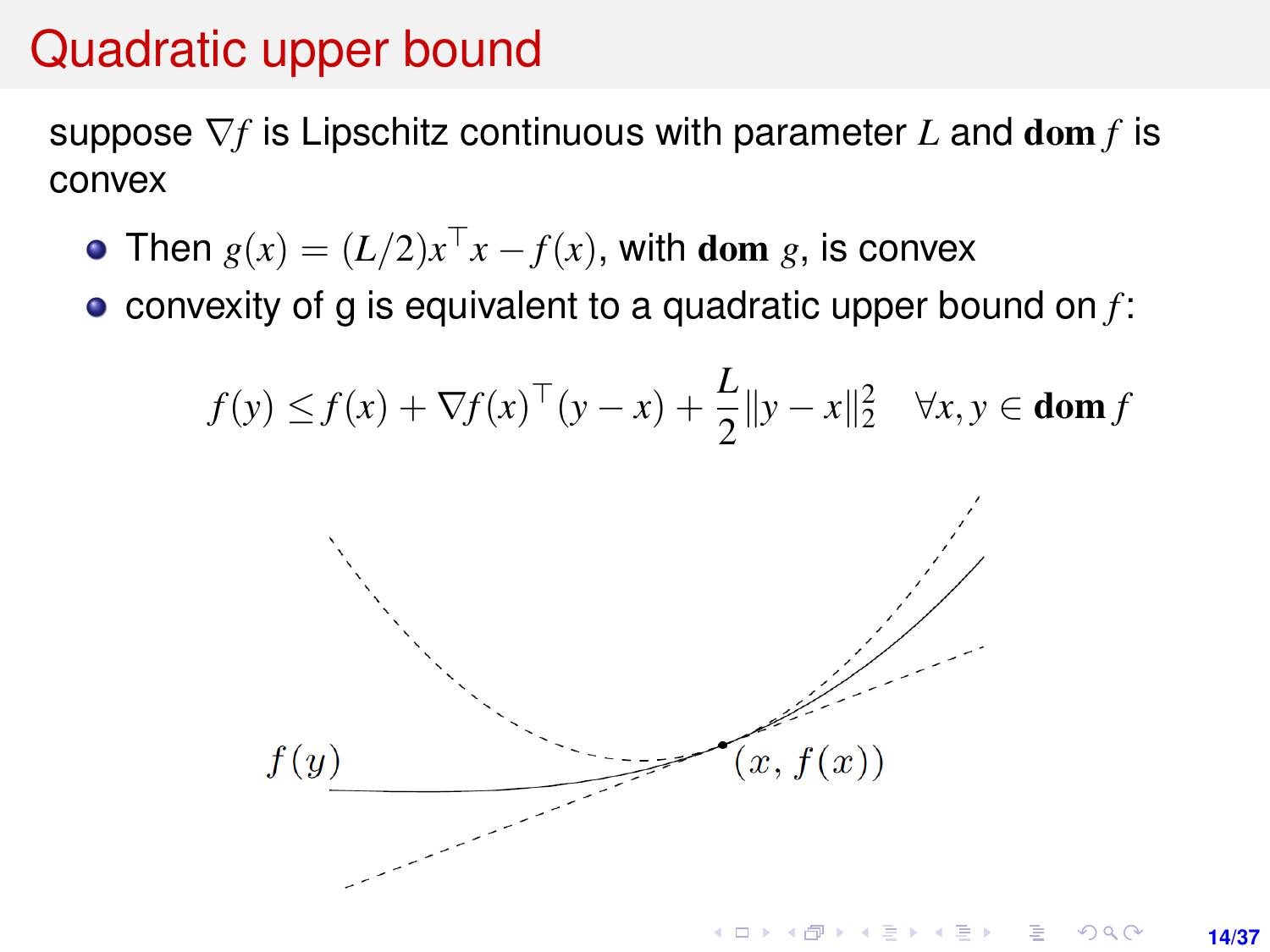#### Proof.

Lipschitz continuity of ∇*f* and Cauchy-Schwarz inequality imply

$$
(\nabla f(x) - \nabla f(y))^\top (x - y) \le L \|x - y\|_2^2 \,\forall x, y \in \text{dom } f
$$

this is monotonicity of the gradient  $\nabla g(x) = Lx - \nabla f(x)$ 

- $\bullet$  hence, g is a convex function if its domain dom  $g = \text{dom } f$
- the quadratic upper bound is the first-order condition for the convexity of *g*

$$
g(y) \ge g(x) + \nabla g(x)^\top (y - x) \quad \forall x, y \in \text{dom } g
$$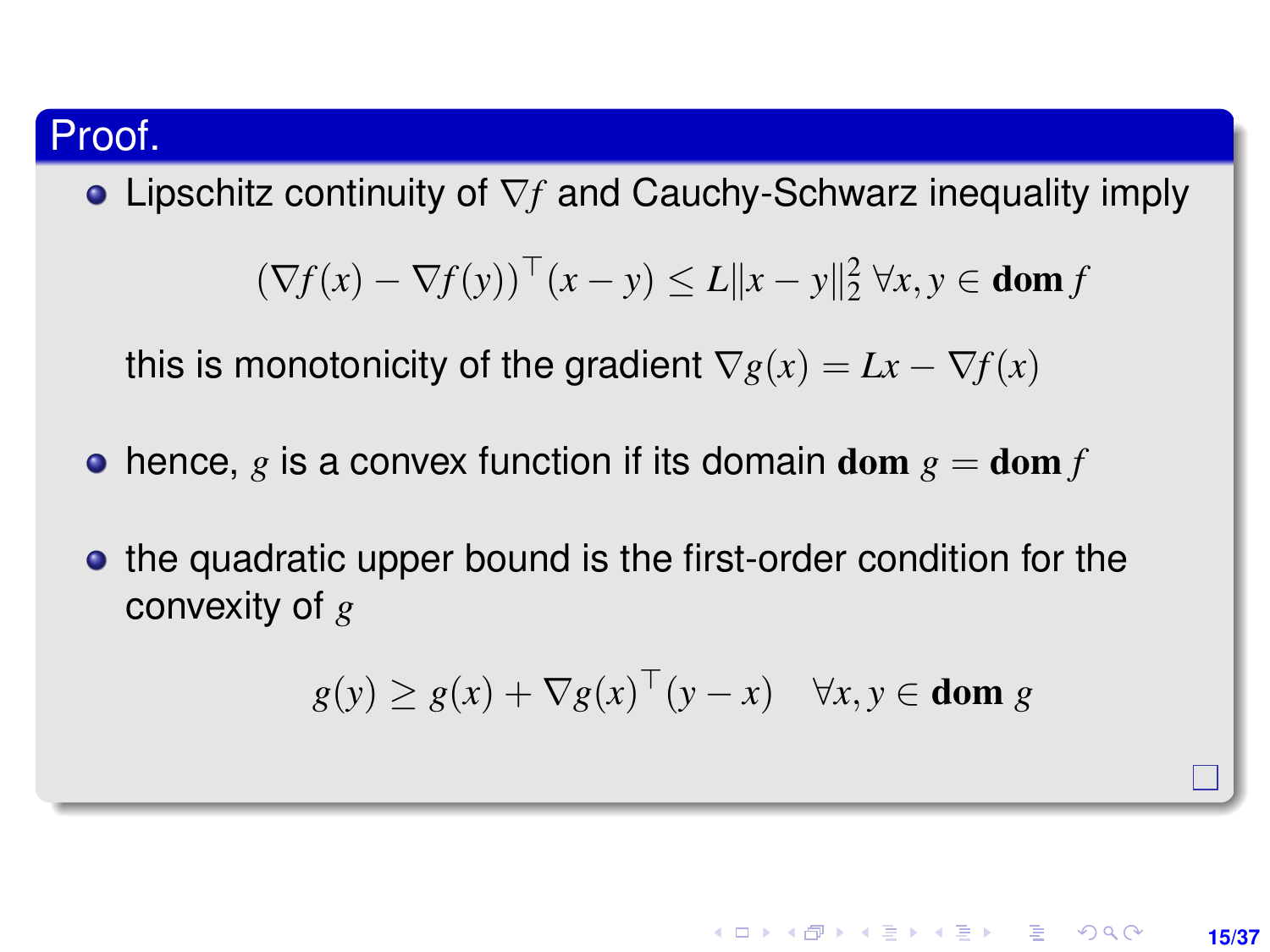## Consequence of quadratic upper bound

<span id="page-15-0"></span>if  $\textbf{dom} f = \mathbf{R}^n$  and *f* has a minimizer  $x^*$ , then

$$
\frac{1}{2L} \|\nabla f(x)\|_2^2 \le f(x) - f(x^*) \le \frac{L}{2} \|x - x^*\|_2^2 \quad \forall x
$$

- Right-hand inequality follows from quadratic upper bound at  $x = x^*$
- Left-hand inequality follows by minimizing quadratic upper bound

$$
f(x^*) \le \inf_{y \in \text{dom } f} \left( f(x) + \nabla f(x)^\top (y - x) + \frac{L}{2} ||y - x||_2^2 \right)
$$
  
=  $f(x) - \frac{1}{2L} ||\nabla f(x)||_2^2$ 

minimizer of upper bound is  $y = x - (1/L)\nabla f(x)$  because  $\text{dom } f = \mathbf{R}^n$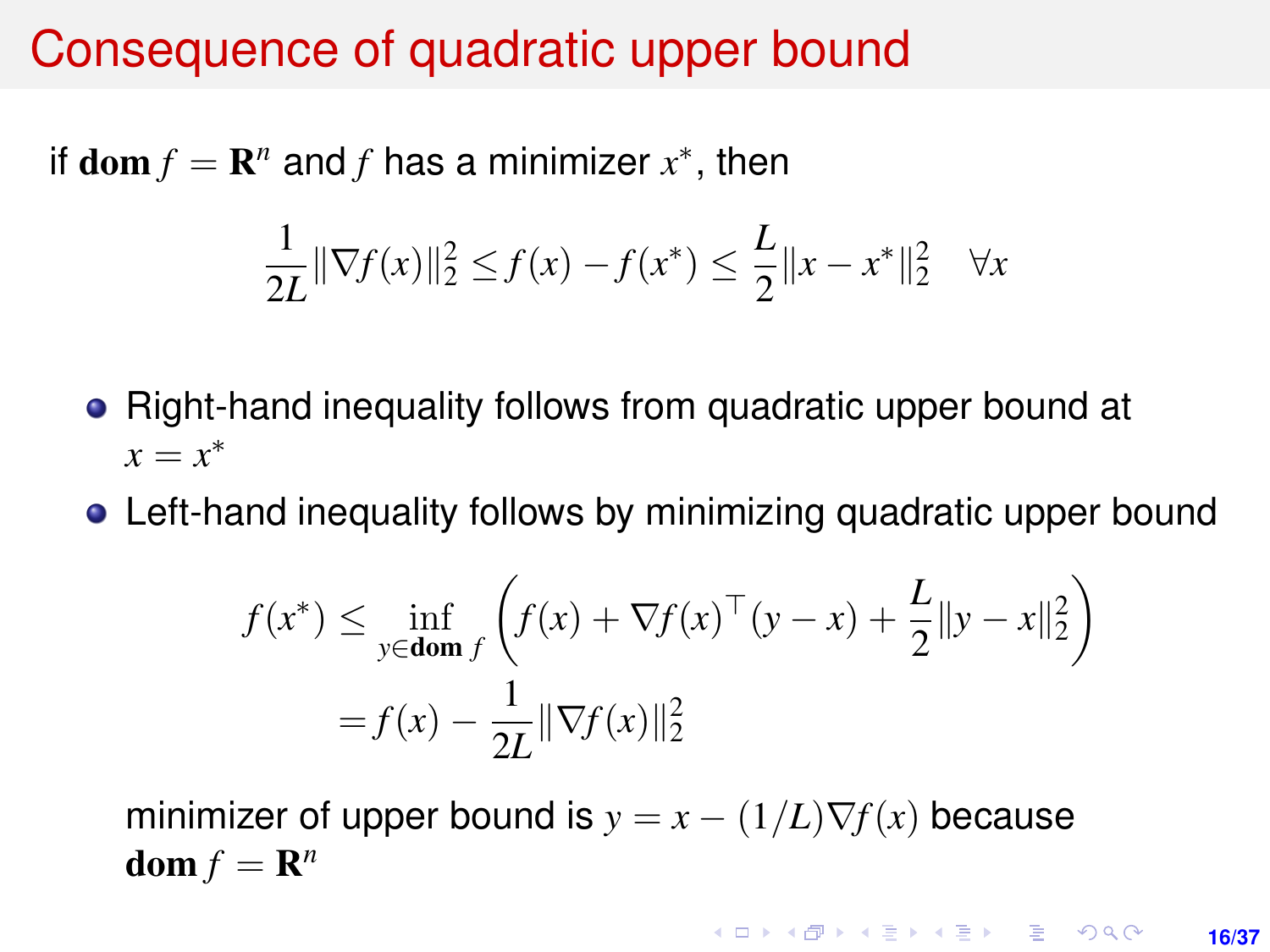# Co-coercivity of gradient

if *f* is convex with  $\textbf{dom } f = \mathbf{R}^n$  and  $(L/2)x^{\top}x - f(x)$  is convex then

$$
(\nabla f(x) - \nabla f(y))^\top (x - y) \ge \frac{1}{L} \|\nabla f(x) - \nabla f(y)\|_2^2 \quad \forall x, y
$$

this property is known as *co*-*coercivity* of ∇*f*(with parameter 1/*L*)

- Co-coercivity implies Lipschitz continuity of ∇*f*(by Cauchy-Schwarz)
- Hence, for differentiable convex  $f$  with  $dom f = \mathbb{R}^n$

Lipschitz continuity of  $\nabla f \Rightarrow$  convexity of  $(L/2)x^{\top}x - f(x)$ ⇒ co-coervivity of ∇*f* ⇒ Lipschitz continuity of ∇*f*

therefore the three properties are equivalent.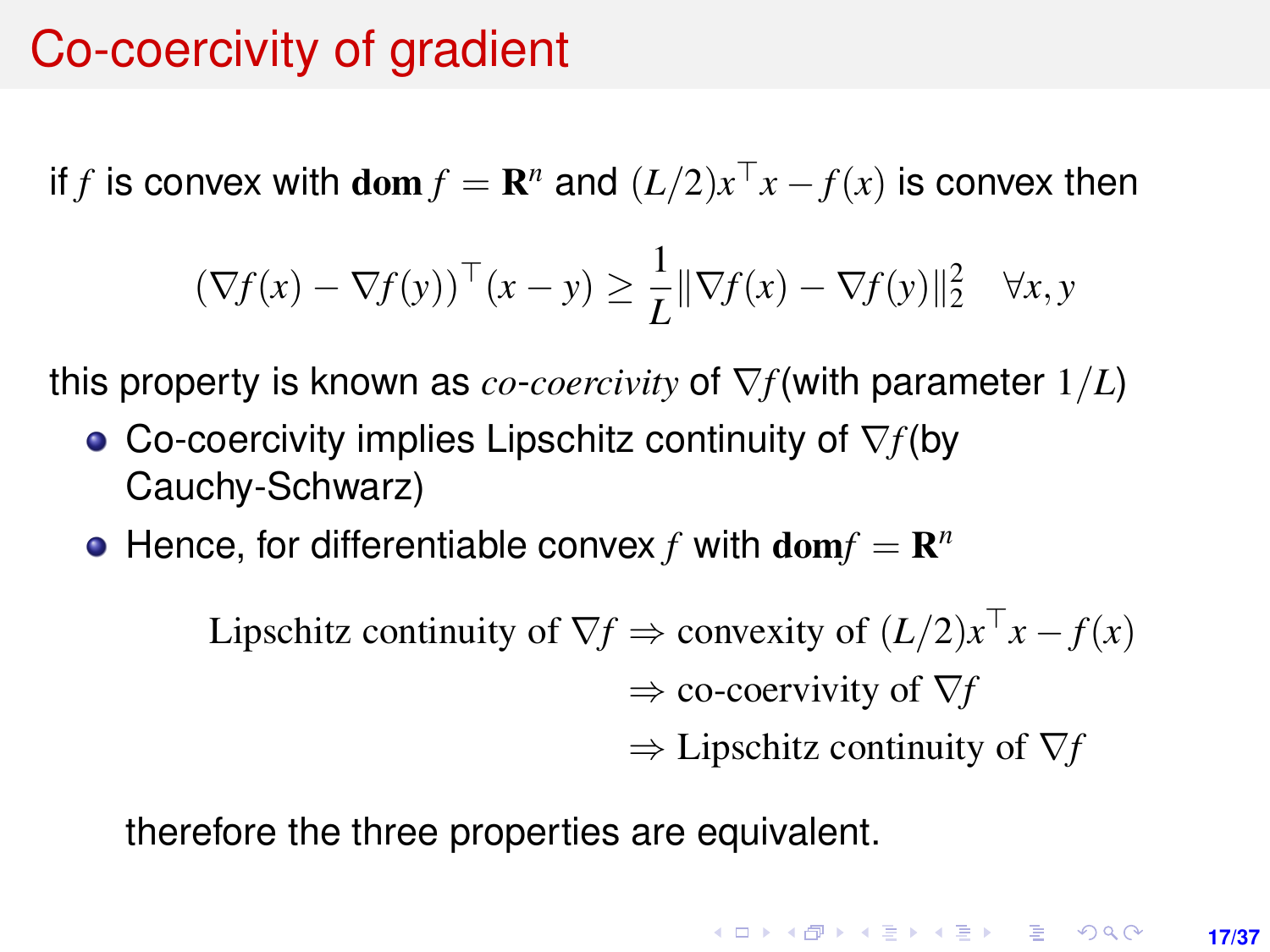*proof of co-coercivity*: define convex functions  $f_x, f_y$  with domain  $\mathbf{R}^n$ :

$$
f_x(z) = f(z) - \nabla f(x)^\top z, \quad f_y(z) = f(z) - \nabla f(y)^\top z
$$

the functions  $(L/2)z^{\top}z - f_x(z)$  and  $(L/2)z^{\top}z - f_y(z)$  are convex

 $\bullet$   $z = x$  minimizes  $f_x(z)$ ; from the left-hand inequality on page [16,](#page-15-0)

$$
f(y) - f(x) - \nabla f(x)^{\top} (y - x) = f_x(y) - f_x(x)
$$
  
\n
$$
\geq \frac{1}{2L} ||\nabla f_x(y)||_2^2
$$
  
\n
$$
= \frac{1}{2L} ||\nabla f(y) - \nabla f(x)||_2^2
$$

• similarly,  $z = y$  minimizes  $f_y(z)$ ; therefore

$$
f(x) - f(y) - \nabla f(y)^{\top}(x - y) \ge \frac{1}{2L} \|\nabla f(y) - \nabla f(x)\|_2^2
$$

combining the two inequalities shows co-coercivity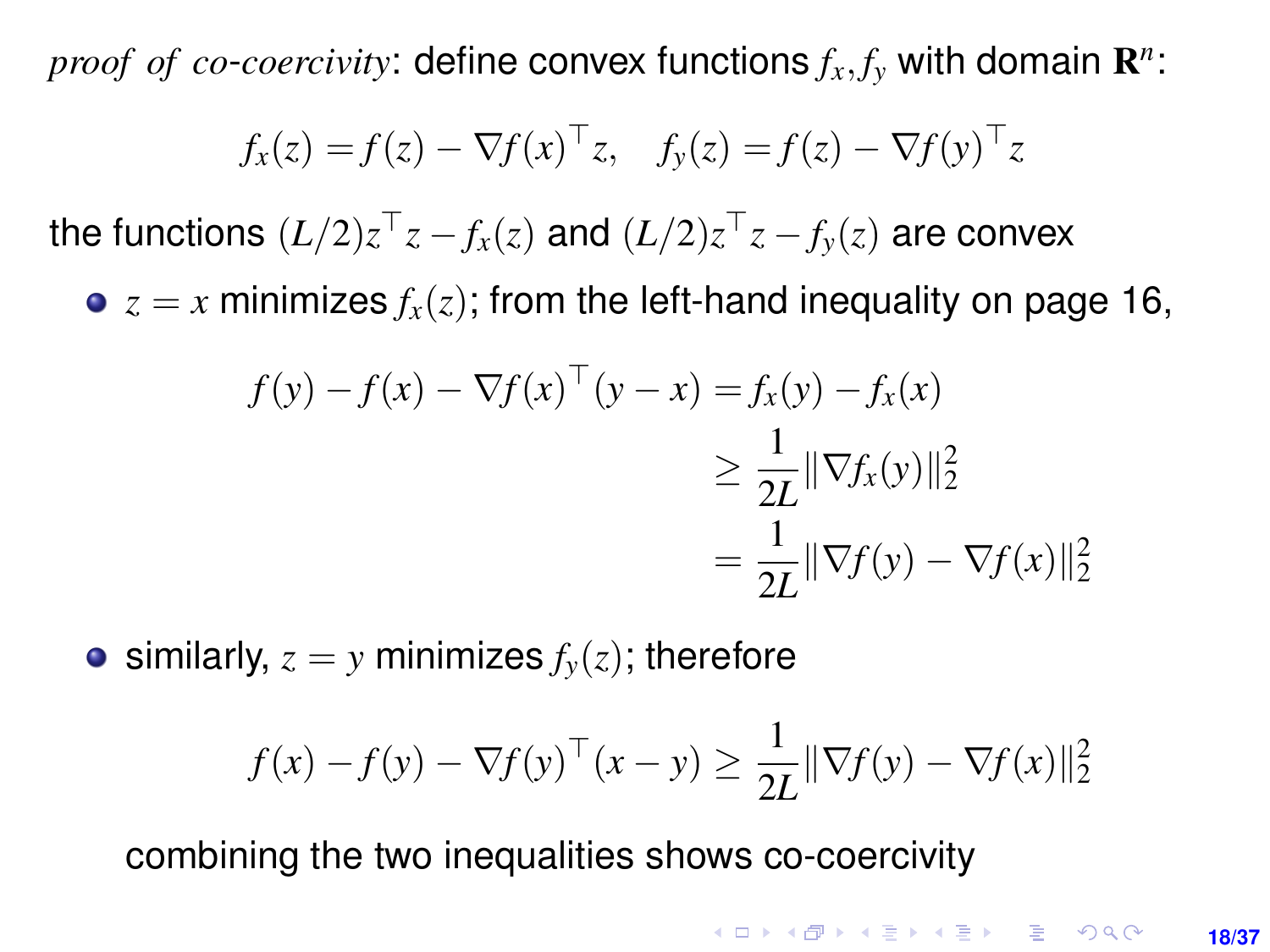# <span id="page-18-0"></span>Strongly convex function

*f* is strongly convex with parameter  $m > 0$  if

$$
g(x) = f(x) - \frac{m}{2}x^{\top}x
$$
 is convex

**Jensen's inequality:** Jensen's inequality for *g* is

$$
f(\theta x + (1 - \theta)y) \le \theta f(x) + (1 - \theta)f(y) - \frac{m}{2}\theta(1 - \theta)\|x - y\|_2^2
$$

**monotonicity:** monotonicity of ∇*g* gives

$$
(\nabla f(x) - \nabla f(y))^\top (x - y) \ge m \|x - y\|_2^2 \quad \forall x, y \in \text{dom} f
$$

this is called *strong monotonicity*(*covercivity*) of ∇*f*

**second-order condition:**  $\nabla^2 f(x) \succeq mI$  for all  $x \in \textbf{dom } f$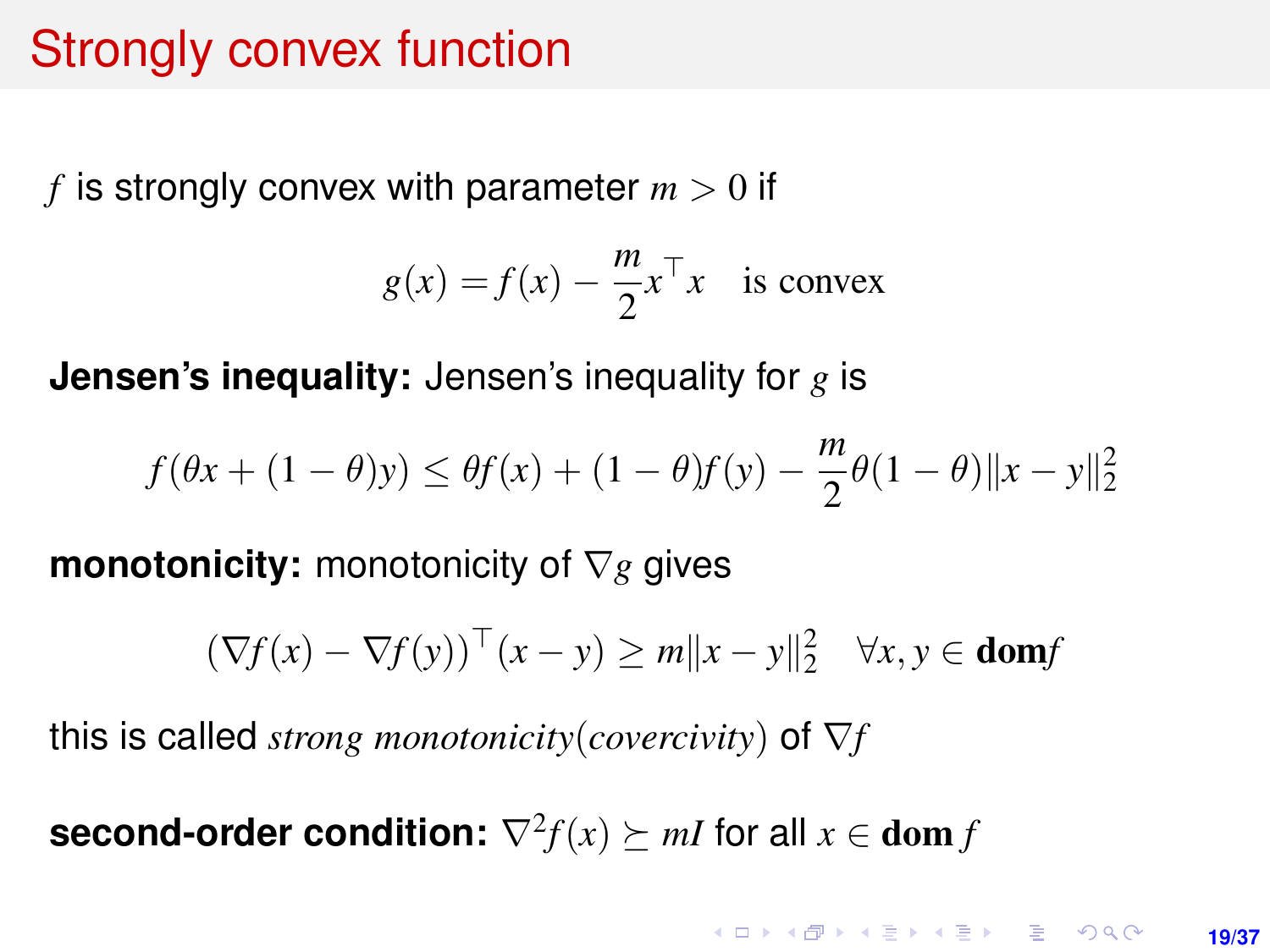# Quadratic lower bound

#### form 1st order condition of convexity of *g*:

$$
f(y) \ge f(x) + \nabla f(x)^\top (y - x) + \frac{m}{2} ||y - x||_2^2 \quad \forall x, y \in \text{dom } f
$$



- Implies sublevel sets of *f* are bounded
- $\bullet$  If *f* is closed(has closed sublevel sets), it has a unique minimizer *x* <sup>∗</sup> and

$$
\frac{m}{2}||x-x^*||_2^2 \le f(x)-f(x^*) \le \frac{1}{2m}||\nabla f(x)||_2^2 \quad x \in \textbf{dom}\, f
$$

**20/37**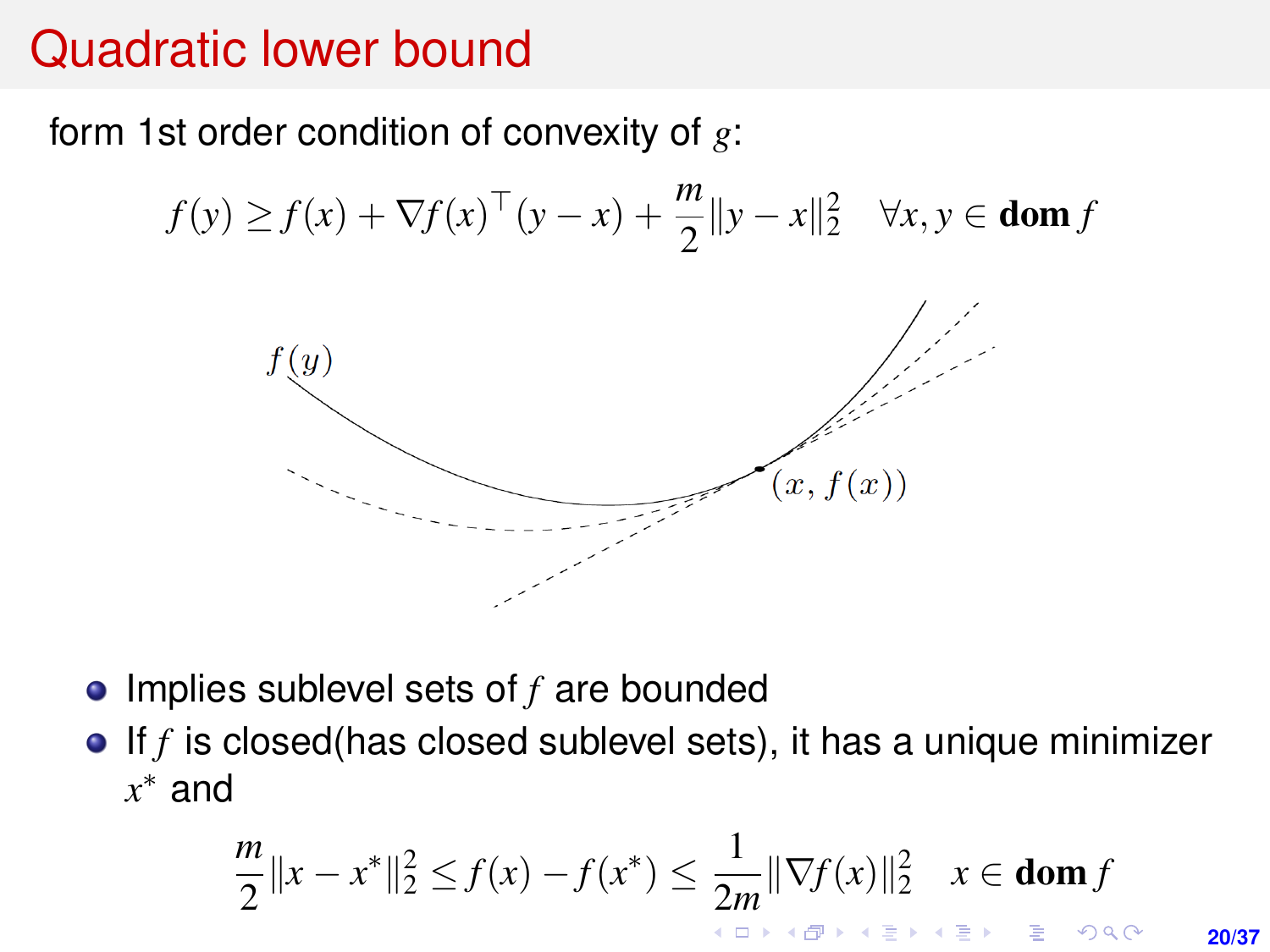## <span id="page-20-0"></span>Extension of co-coercivity

<span id="page-20-1"></span>if  $f$  is strongly convex and  $\nabla f$  is Lipschitz continuous, then

$$
g(x) = f(x) - \frac{m}{2} ||x||_2^2
$$

is convex and  $\nabla g$  is Lipschitz continuous with parameter  $L - m$ .

co-coercivity of *g* gives

$$
(\nabla f(x) - \nabla f(y))^{\top} (x - y)
$$
  
\n
$$
\geq \frac{mL}{m+L} ||x - y||_2^2 + \frac{1}{m+L} ||\nabla f(x) - \nabla f(y)||_2^2
$$

for all  $x, y \in \textbf{dom } f$ 

**KORKARK KERKER DRAM 21/37**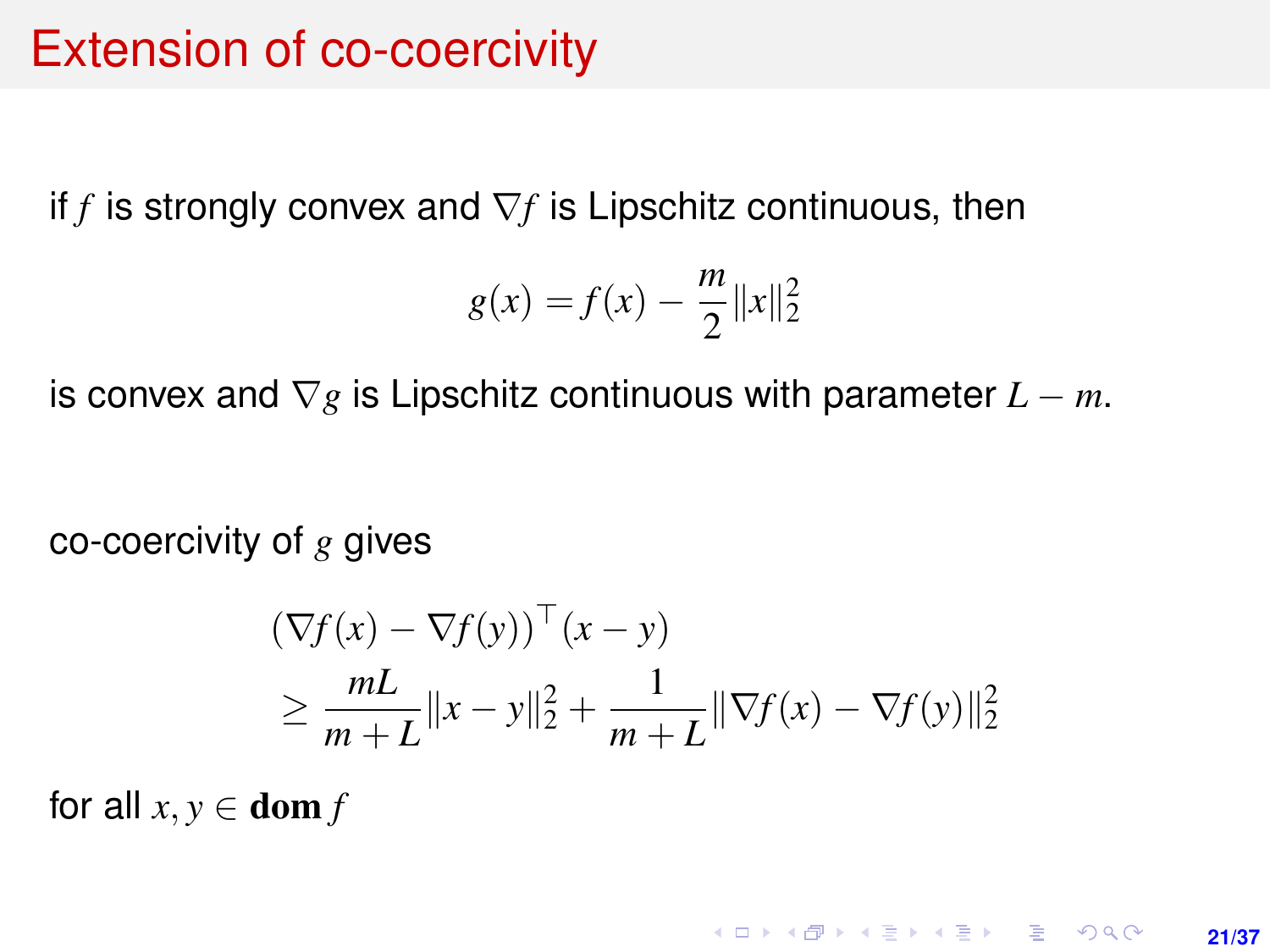- gradient method, first-order methods
- quadratic bounds on convex functions

**22/37**

**KORKARK KERKER DRAM** 

**analysis of gradient method**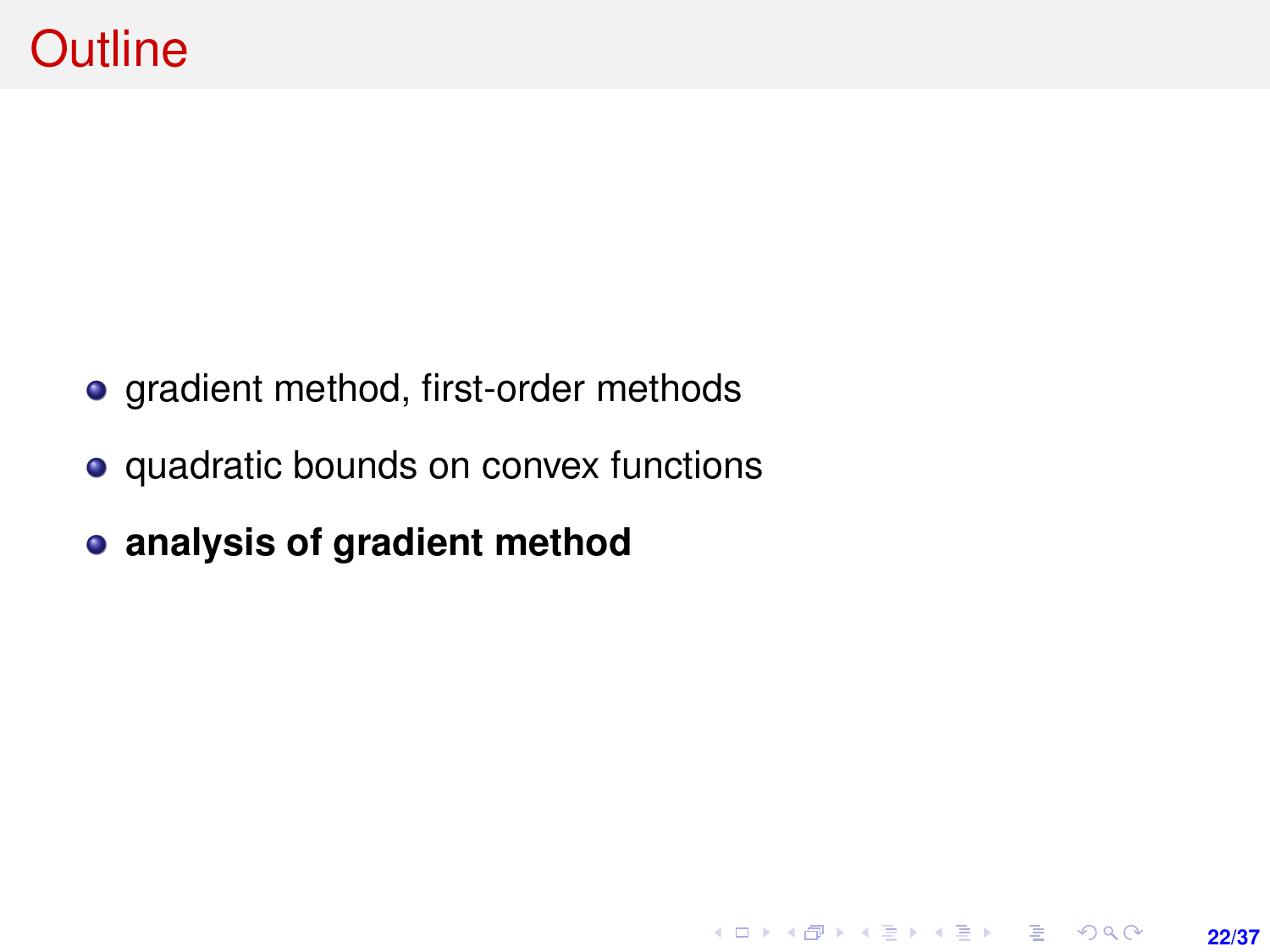# Analysis of gradient method

$$
x^{(k)} = x^{(k-1)} - t_k \nabla f(x^{(k-1)}), \quad k = 1, 2, \dots
$$

<span id="page-22-0"></span>with fixed step size or backtracking line search

#### **assumptions**

- 1. *f* is convex and differentiable with  $\textbf{dom } f = \mathbf{R}^n$
- 2.  $\nabla f(x)$  is Lipschitz continuous with parameter  $L > 0$
- 3. Optimal value  $f^* = \inf_x f(x)$  is finite and attained at  $x^*$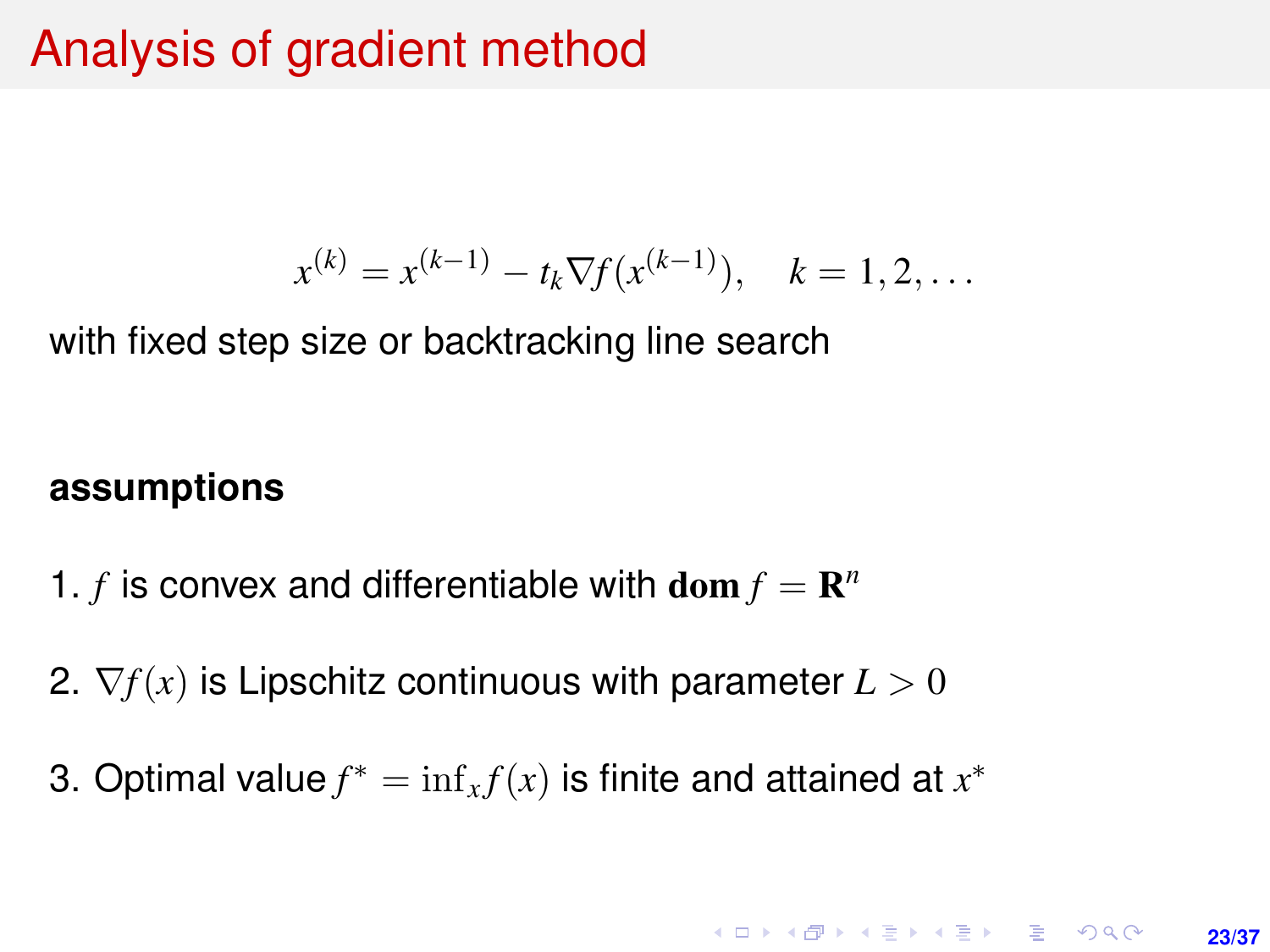### Analysis for constant step size

<span id="page-23-0"></span>from quadratic upper bound with  $y = x - t\nabla f(x)$ :

$$
f(x - t\nabla f(x)) \le f(x) - t(1 - \frac{Lt}{2})\|\nabla f(x)\|_2^2
$$

therefore, if  $x^+ = x - t\nabla f(x)$  and  $0 < t \leq 1/L$ ,

$$
f(x^{+}) \le f(x) - \frac{t}{2} \|\nabla f(x)\|_{2}^{2}
$$
  
\n
$$
\le f^{*} + \nabla f(x)^{\top} (x - x^{*}) - \frac{t}{2} \|\nabla f(x)\|_{2}^{2}
$$
  
\n
$$
= f^{*} + \frac{1}{2t} (\|x - x^{*}\|_{2}^{2} - \|x - x^{*} - t\nabla f(x)\|_{2}^{2})
$$
  
\n
$$
= f^{*} + \frac{1}{2t} (\|x - x^{*}\|_{2}^{2} - \|x^{+} - x^{*}\|_{2}^{2})
$$

KO KKO KARA VE KARA **24/37**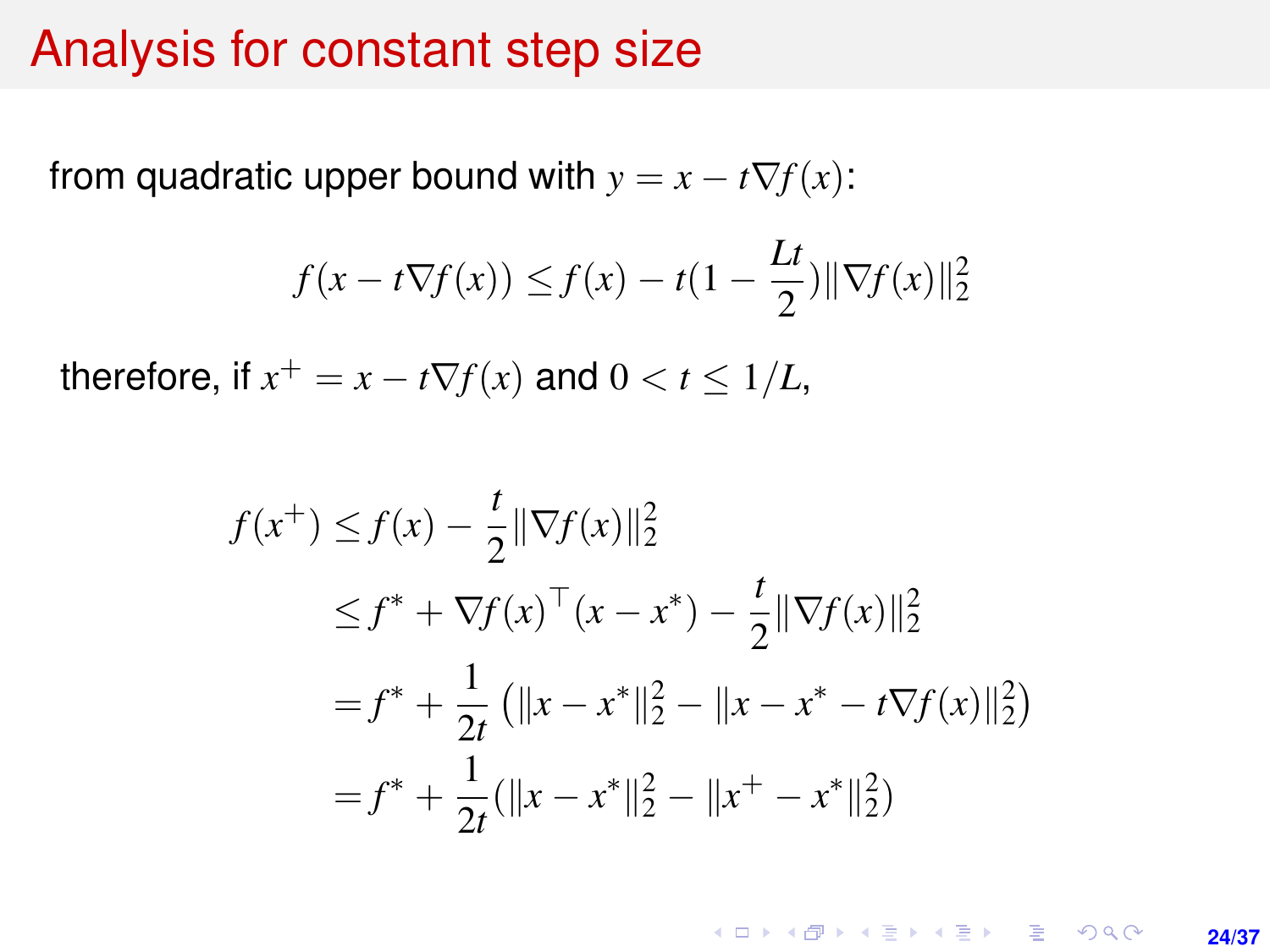take  $x = x^{(i-1)}, x^+ = x^{(i)}, t_i = t$ , and add the bounds for  $i = 1, \dots, k$ :

$$
\sum_{i=1}^{k} (f(x^{(i)}) - f^*) \le \frac{1}{2t} \sum_{i=1}^{k} \left( \|x^{(i-1)} - x^*\|_2^2 - \|x^i - x^*\|_2^2 \right)
$$
  
=  $\frac{1}{2t} \left( \|x^{(0)} - x^*\|_2^2 - \|x^{(k)} - x^*\|_2^2 \right)$   
 $\le \frac{1}{2t} \|x^{(0)} - x^*\|_2^2$ 

since  $f(x^{(i)})$  is non-increasing,

$$
f(x^{(k)}) - f^* \le \frac{1}{k} \sum_{i=1}^k (f(x^{(i)}) - f^*) \le \frac{1}{2kt} ||x^{(0)} - x^*||_2^2
$$

**conclusions:** iterations to reach  $f(x^{(k)}) - f^* \leq \epsilon$  is  $O(1/\epsilon)$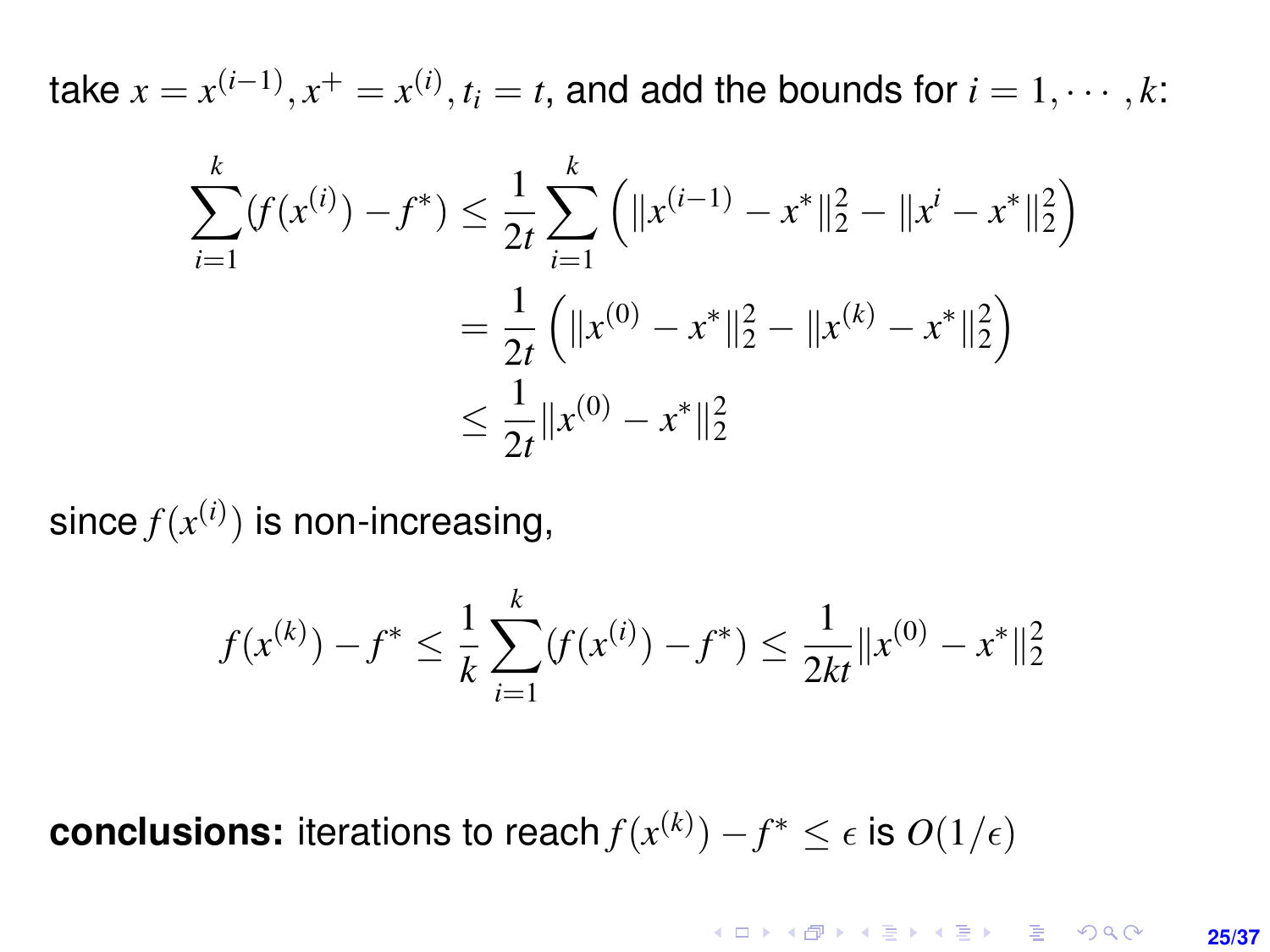## Backtracking line search

initialize  $t_k$  at  $\hat{t} > 0$  (for example,  $\hat{t} = 1$ ); take  $t_k := \beta t_k$  until



 $0 < \beta < 1$ ; we will take  $\alpha = 1/2$  (mostly to simplify proofs)

KORK ERKER ERKER **26/37**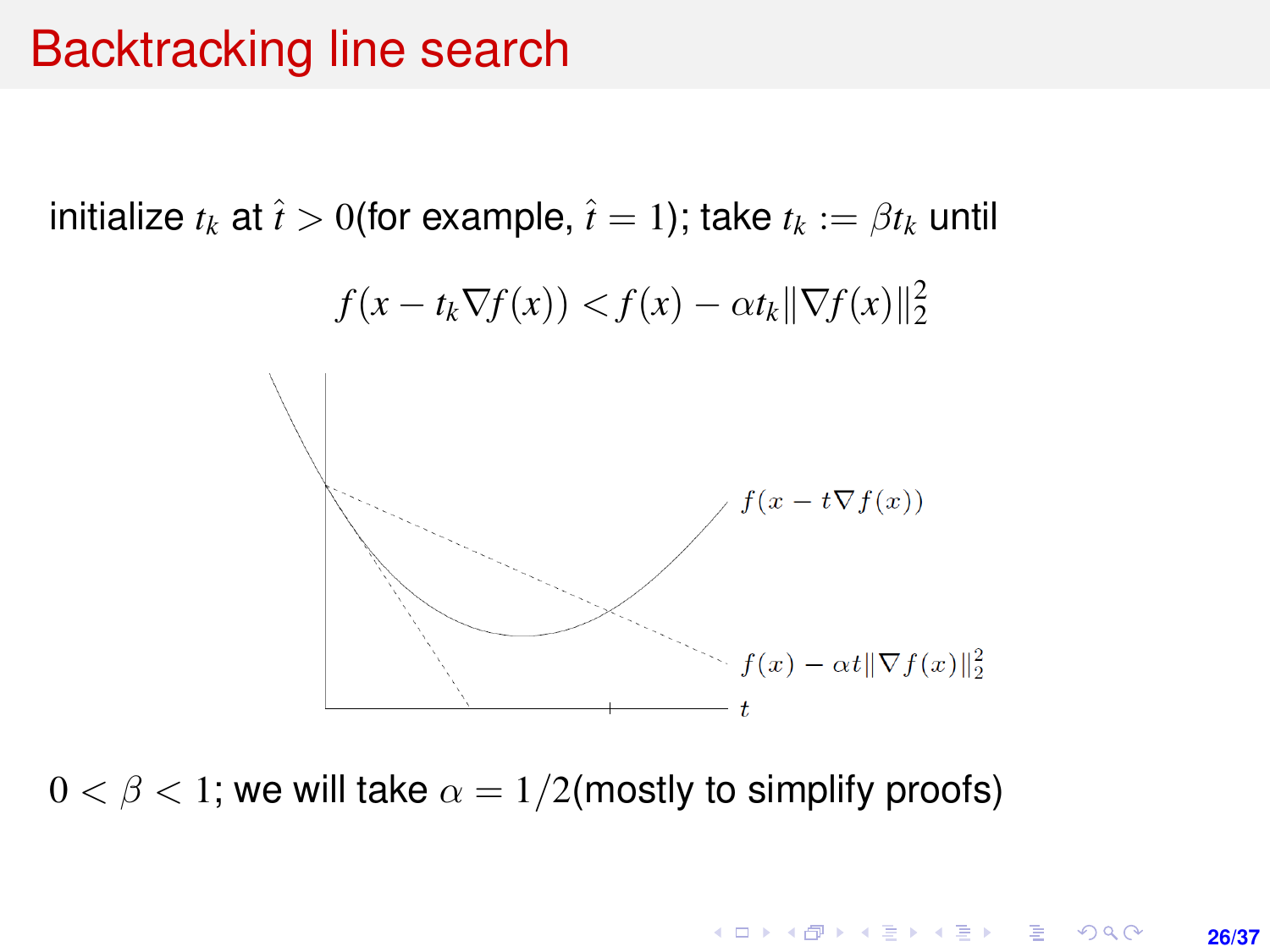### Analysis for backtracking line search

line search with  $\alpha = 1/2$  if f has a Lipschitz continuous gradient



selected step size satisfies  $t_k \geq t_{\min} = \min\{\hat{t}, \beta/L\}$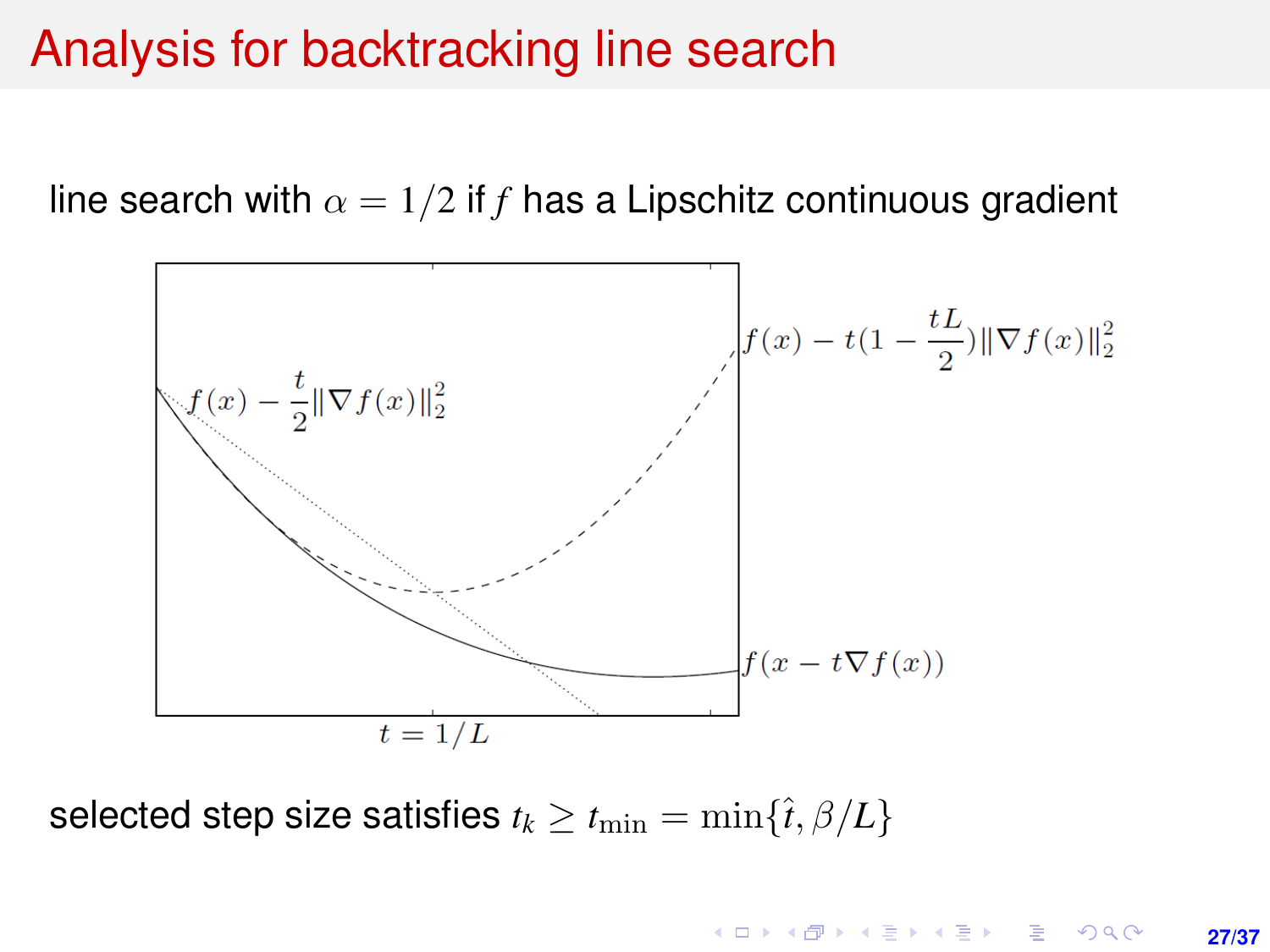## Convergence analysis

• from page [24:](#page-23-0)

$$
f(x^{(i)}) \leq f^* + \frac{1}{2t_i} \left( \|x^{(i-1)} - x^*\|_2^2 - \|x^{(i)} - x^*\|_2^2 \right)
$$
  

$$
\leq f^* + \frac{1}{2t_{\min}} \left( \|x^{(i-1)} - x^*\|_2^2 - \|x^{(i)} - x^*\|_2^2 \right)
$$

• add the upper bounds to get

$$
f(x^{(k)}) - f^* \le \frac{1}{k} \sum_{i=1}^k (f(x^{(i)}) - f^*) \le \frac{1}{2kt_{\min}} ||x^{(0)} - x^*||_2^2
$$

**conclusion:** same 1/*k* bound as with constant step size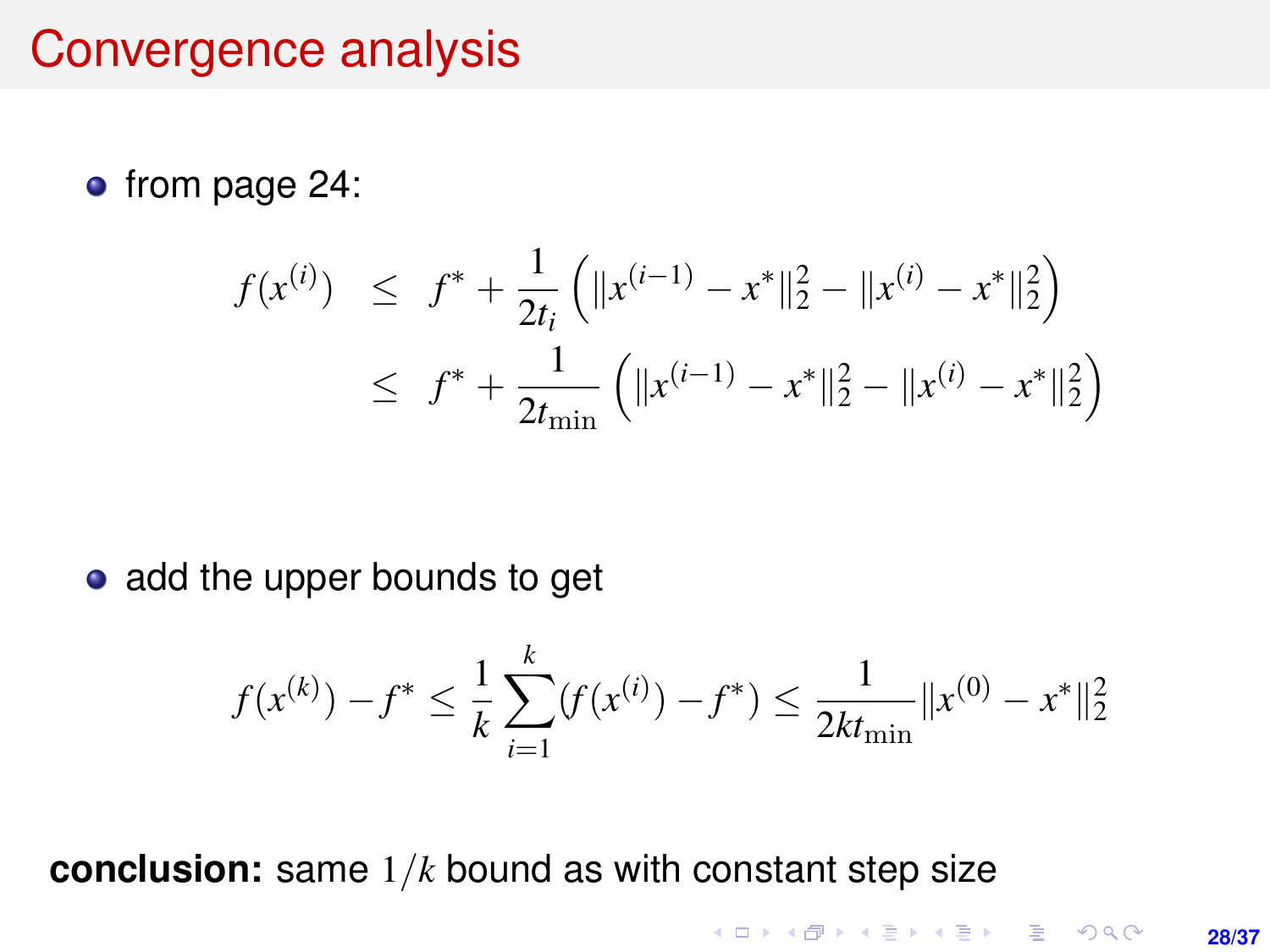## Gradient method for strongly convex function

better results exist if we add strong convexity to the assumptions

#### **analysis for constant step size**

$$
\text{if } x^+ = x - t \nabla f(x) \text{ and } 0 < t \le 2/(m+L):
$$

$$
||x^{+} - x^{*}||_{2}^{2} = ||x - t\nabla f(x) - x^{*}||_{2}^{2}
$$
  
\n
$$
= ||x - x^{*}||_{2}^{2} - 2t\nabla f(x)^{\top}(x - x^{*}) + t^{2}||\nabla f(x)||_{2}^{2}
$$
  
\n
$$
\leq (1 - t\frac{2mL}{m+L})||x - x^{*}||_{2}^{2} + t(t - \frac{2}{m+L})||\nabla f(x)||_{2}^{2}
$$
  
\n
$$
\leq (1 - t\frac{2mL}{m+L})||x - x^{*}||_{2}^{2}
$$

(step 3 follows from result on page [21\)](#page-20-1)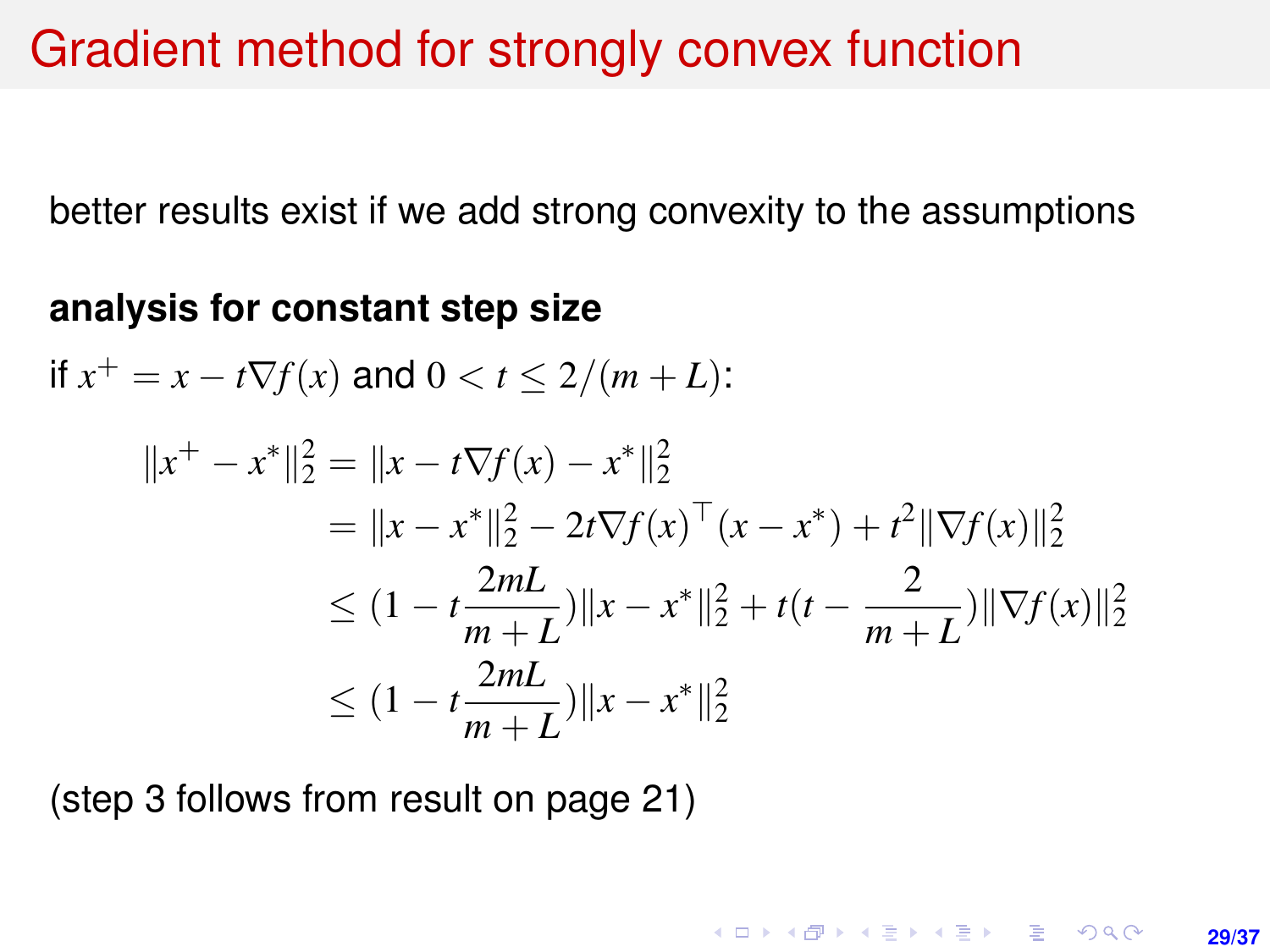### **distance to optimum**

$$
||x^{(k)} - x^*||_2^2 \le c^k ||x^{(0)} - x^*||_2^2
$$
,  $c = 1 - t \frac{2mL}{m+L}$ 

• implies (linear) convergence

• for 
$$
t = \frac{2}{m+L}
$$
, get  $c = \frac{(\gamma - 1)^2}{(\gamma + 1)^2}$  with  $\gamma = L/m$ 

#### **bound on function value**(from page [16\)](#page-15-0),

$$
f(x^{(k)}) - f^* \le \frac{L}{2} ||x^{(k)} - x^*||_2^2 \le \frac{c^k L}{2} ||x^{(0)} - x^*||_2^2
$$

**conclusion:** iterations to reach  $f(x^{(k)}) - f^* \le \epsilon$  is  $O(log(1/\epsilon))$ 

**KORKARK KERKER DRAM 30/37**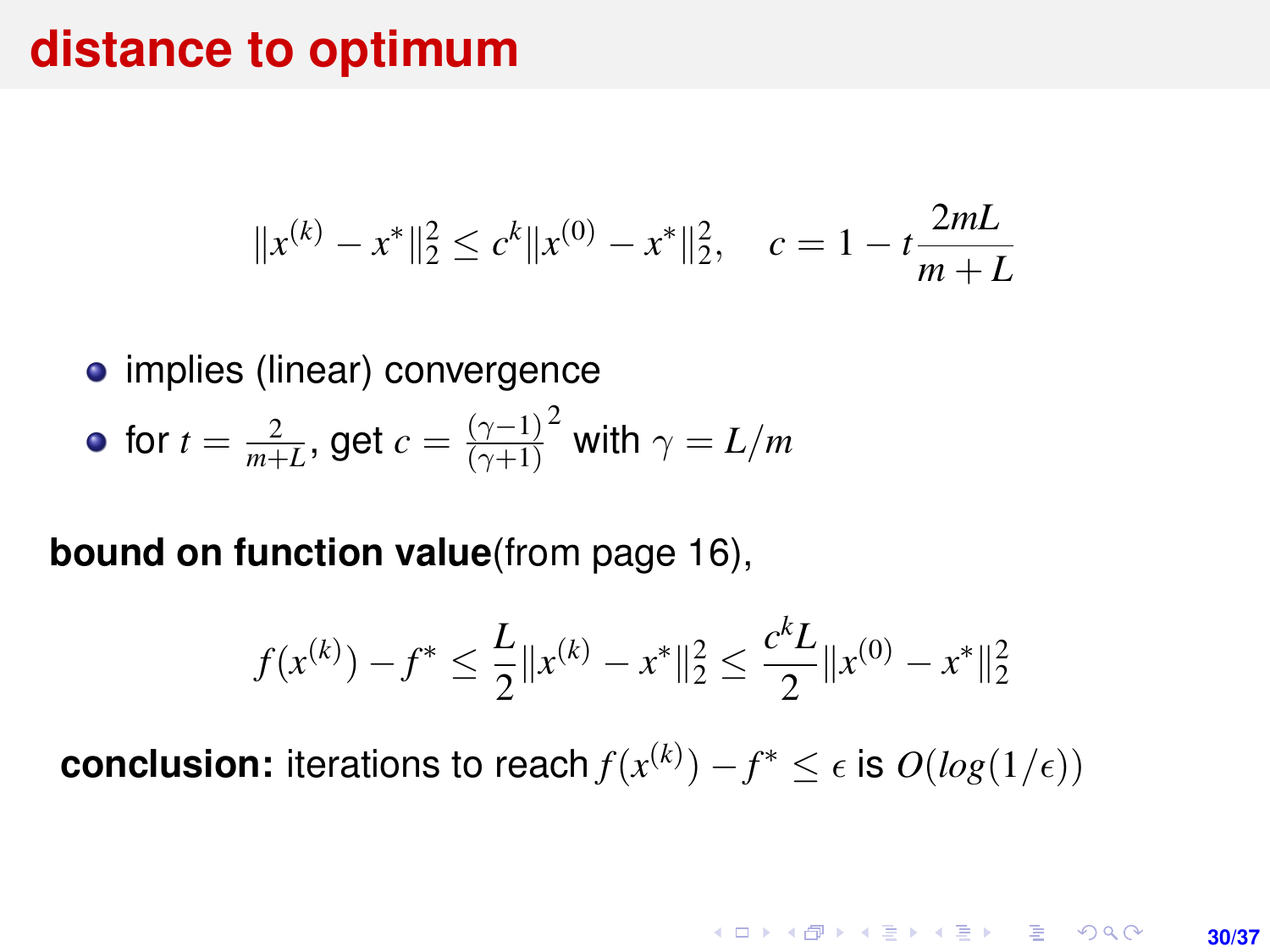## Limits on convergence rate of first-order methods

**first-order method:** any iterative algorithm that selects *x* (*k*) in

$$
x^{(0)} + span{\nabla f(x^{(0)}), \nabla f(x^{(1)}), \cdots, \nabla f(x^{(k-1)})\}
$$

**problem class:** any function that satisfies the assumptions on p. [23](#page-22-0) **theorem**(Nesterov): for every integer  $k \leq (n-1)/2$  and every  $x^{(0)}$ , there exist functions in the problem class such that for any first-order method

$$
f(x^{(k)}) - f^* \ge \frac{3}{32} \frac{L \|x^{(0)} - x^*\|_2^2}{(k+1)^2}
$$

- $\bullet$  suggests  $1/k$  rate for gradient method is not optimal
- recent fast gradient methods have 1/*k* <sup>2</sup> convergence(see later)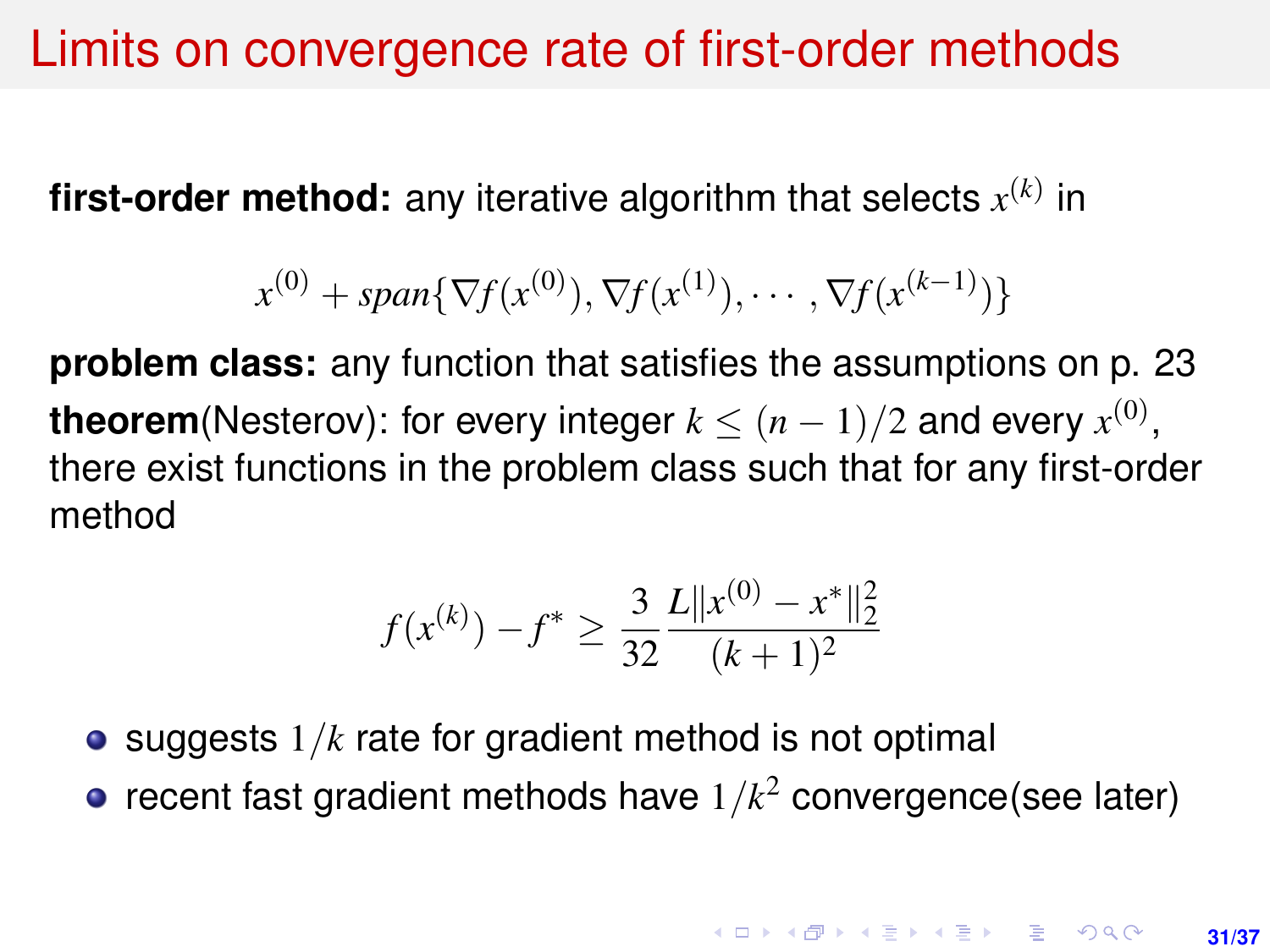## Barzilar-Borwein (BB) gradient method

Consider the problem

min  $f(x)$ 

Steepest gradient descent method:  $x^{k+1} := x^k - \alpha^k g^k$ :

$$
a^k := \arg\min_{\alpha} f(x^k - \alpha g^k)
$$

- Let  $s^{k-1} := x^k x^{k-1}$  and  $y^{k-1} := g^k g^{k-1}$ .
- BB: choose  $\alpha$  so that  $D = \alpha I$  satisfies  $Dy \approx s$ :

$$
\alpha = \arg\min_{\alpha} \|\alpha y - s\|^2 \Longrightarrow \alpha := \frac{s^{\top} y}{y^{\top} y}
$$

$$
\alpha = \arg\min_{\alpha} \|y - s/\alpha\|^2 \Longrightarrow \alpha := \frac{s^{\top} s}{s^{\top} y}
$$

**KORKARK A BIK BIKA A GA A GA A GA A BIKA A BIKA A BIKA A BIKA A BIKA A BIKA A BIKA A BIKA A BIKA A BIKA A BIKA 32/37**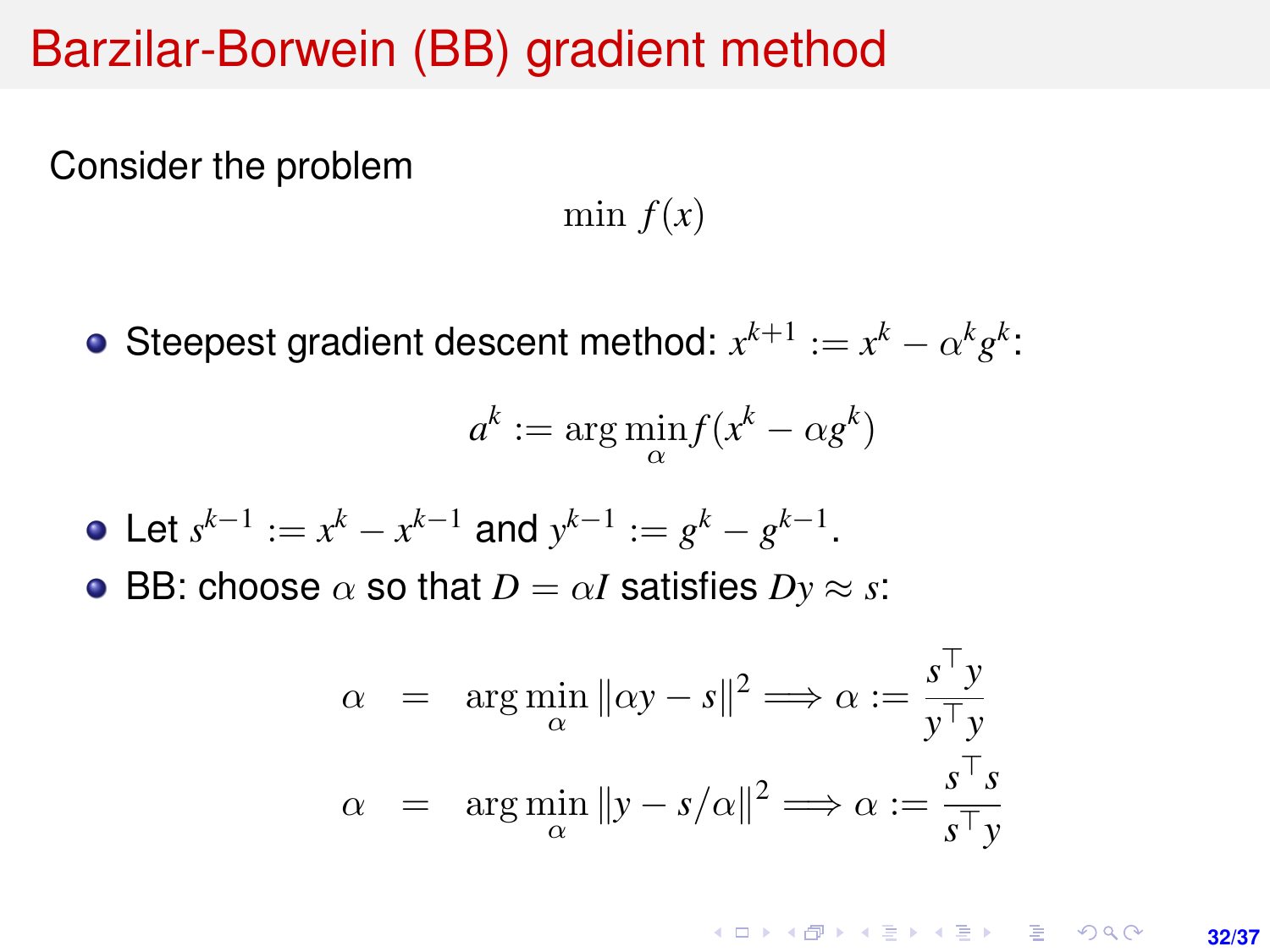## Globalization strategy for BB method

设*d <sup>k</sup>*是点*x <sup>k</sup>*处的下降方向,*<sup>M</sup>* <sup>&</sup>gt; <sup>0</sup>为给定的正整数:

$$
f(x^{k} + \alpha d^{k}) \le \max_{0 \le j \le \min\{k, M\}} f(x^{k-j}) + c_1 \alpha \nabla f(x^{k})^{\mathrm{T}} d^{k},
$$

<sup>其</sup>中*c*<sup>1</sup> <sup>∈</sup> (0, <sup>1</sup>)为给定的常数.

#### **Algorithm 1:** Raydan's method

**1** Given  $x^0$ , set  $\alpha > 0$ ,  $M \ge 0$ ,  $\sigma, \delta, \epsilon \in (0, 1)$ ,  $k = 0$ . **2** while  $\|g^k\| > \epsilon$  do

**3**  $\|$  while  $f(x^k - \alpha g^k) \ge \max_{0 \le j \le min(k,M)} f_{k-j} - \sigma \alpha \|g^k\|^2$  do **4**  $\vert$  **set**  $\alpha = \delta \alpha$ 

$$
5 \quad \text{Set } x^{k+1} := x^k - \alpha g^k.
$$

$$
\mathbf{6} \quad \boxed{\quad} \text{Set } \alpha := \max \left( \min \left( -\frac{\alpha (g^k)^\top g^k}{(g^k)^\top y^k}, \alpha_M \right), \alpha_m \right), k := k+1.
$$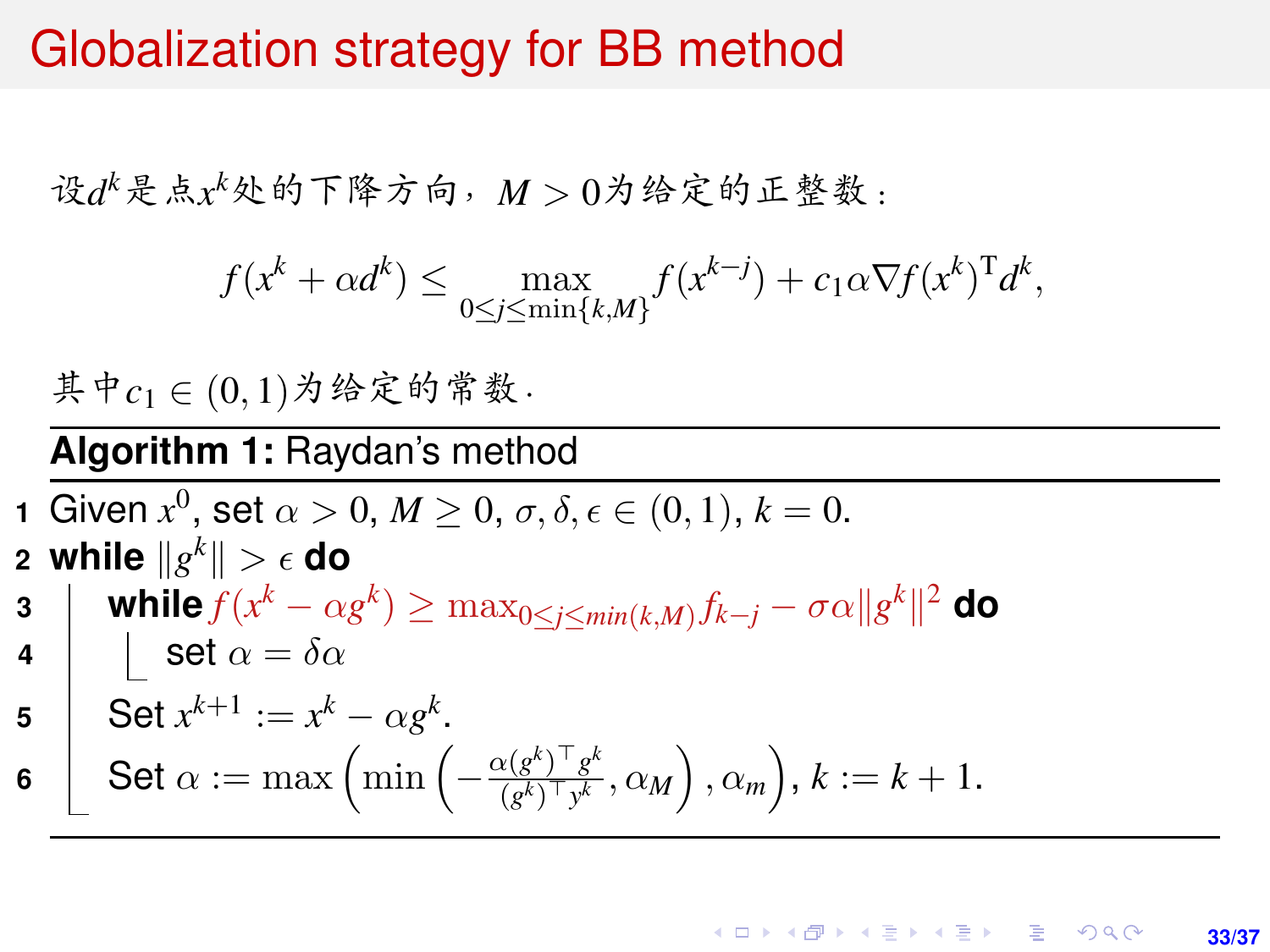## Globalization strategy for BB method

设*d <sup>k</sup>*是点*x <sup>k</sup>*处的下降方向,*<sup>M</sup>* <sup>&</sup>gt; <sup>0</sup>为给定的正整数:

$$
f(x^k + \alpha d^k) \leq C^k + c_1 \alpha \nabla f(x^k)^T d^k,
$$

\n
$$
\ddot{x} + C^k \ddot{x} + C^0 = f(x^0), \quad\n C^{k+1} = \frac{1}{Q^{k+1}} (\eta Q^k C^k + f(x^{k+1})), \quad\n Q^0 = 1,
$$
\n

\n\n $Q^{k+1} = \eta Q^k + 1, \quad\n \text{pm } \eta, \quad\n c_1 \in (0, 1).$ \n

### **Algorithm 2:** Hongchao and Hagger's method

1 Given 
$$
x^0
$$
, set  $\alpha > 0$ ,  $\sigma$ ,  $\delta$ ,  $\eta$ ,  $\epsilon \in (0, 1)$ ,  $k = 0$ .  
\n2 while  $||g^k|| > \epsilon$  do  
\n3 **while**  $f(x^k - \alpha g^k) \ge C^k - \sigma \alpha ||g^k||^2$  do  
\n4  $\left| \begin{array}{l} \text{set } \alpha = \delta \alpha \\ \text{set } \alpha = \delta \alpha \end{array} \right|$   
\n5 **Set**  $x^{k+1} := x^k - \alpha g^k$ ,  $Q^{k+1} = \eta Q^k + 1$  and  
\n $C^{k+1} = (\eta Q^k C^k + f(x^{k+1}))/Q^{k+1}$ .  
\n6 **Set**  $\alpha := \max \left( \min \left( -\frac{\alpha(g^k)^\top g^k}{(g^k)^\top y^k}, \alpha_M \right), \alpha_m \right), k := k + 1$ .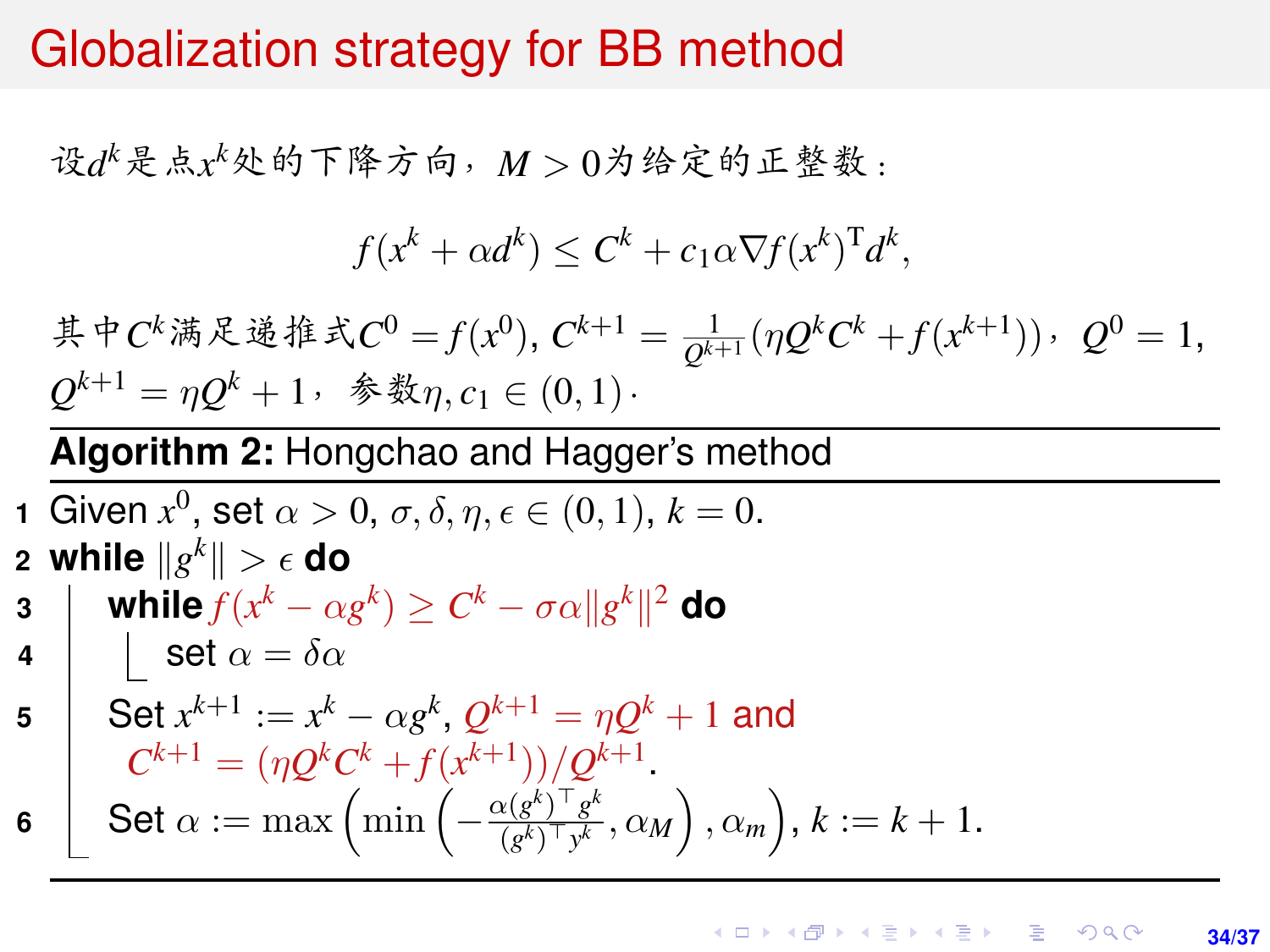### <span id="page-34-0"></span><sup>数</sup>值比<sup>较</sup>

设二次函数 $f(x, y) = x^2 + 10y^2$ ,并使用**BB** 方法进行迭代, 初始点<br>为(-10-1), 结果如下图所示, 为了方便对比, 我们也在此图中。 <sup>为</sup>(−10, <sup>−</sup>1),结果如下图所示.为了方便对比,我们也在此图中描<sup>绘</sup> <sup>了</sup>梯度法的迭代过程.可以很明显看出*BB* <sup>方</sup>法的收敛速度较快,在<sup>经</sup> <sup>历</sup>*<sup>15</sup>* 次迭代后已经接近最优值点.从等高线也可观察到*BB* <sup>方</sup>法是<sup>非</sup> <sup>单</sup>调方法.



Figure: <sup>梯</sup>度法与BB <sup>方</sup>法的前<sup>15</sup> [次](#page-35-0)迭<sup>代</sup>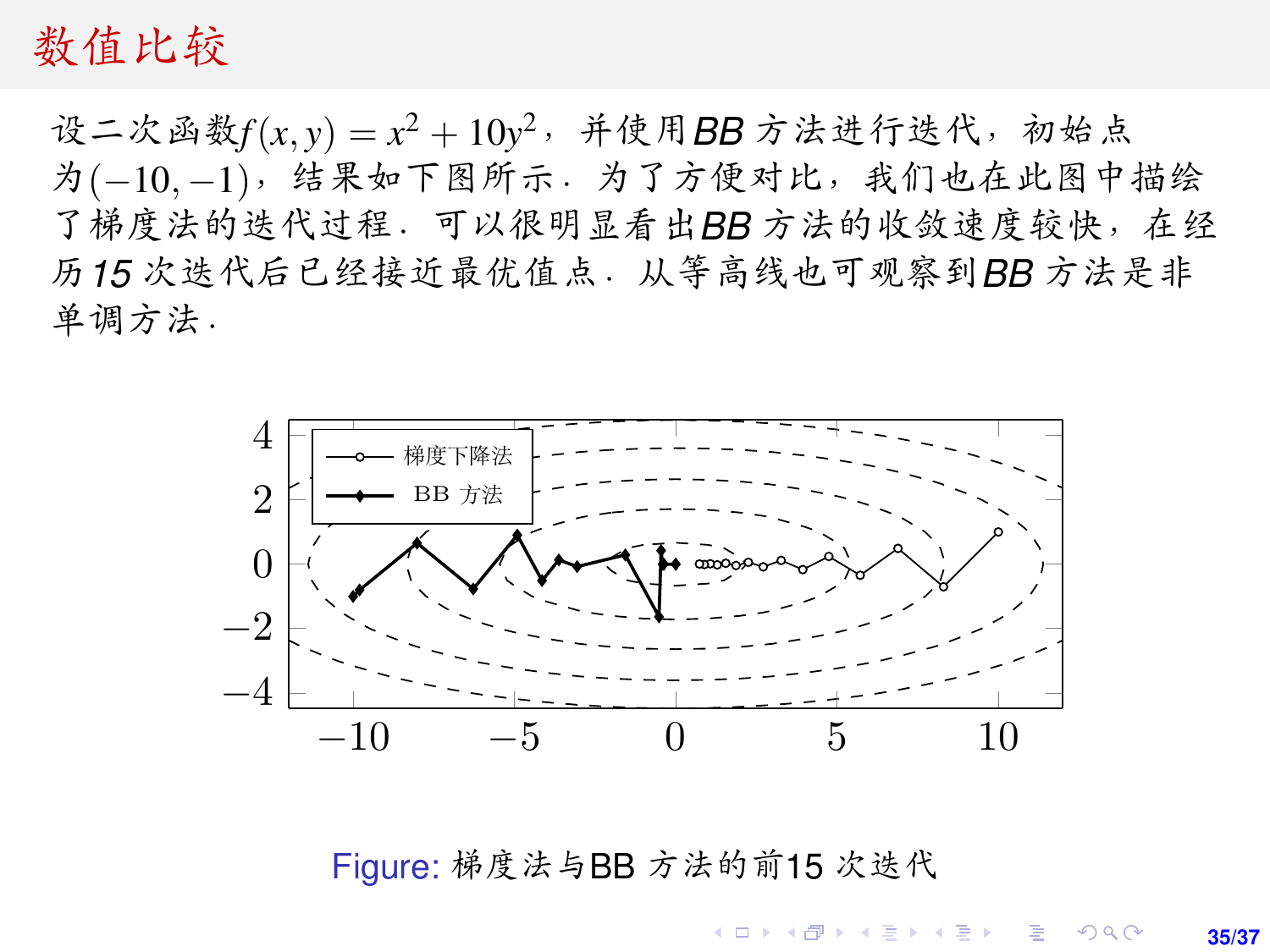## <span id="page-35-0"></span>LASSO: <sup>光</sup>滑化策<sup>略</sup>

LASSO <sup>问</sup>题: min  $f(x) = \frac{1}{2} ||Ax - b||^2 + \mu ||x||_1.$ <sup>求</sup>解光滑化问题

$$
\min \quad f_{\delta}(x) = \frac{1}{2} \|Ax - b\|^2 + \mu \sum_{i=1}^n l_{\delta}(x_i),
$$

一维光滑函数:

$$
l_{\delta}(x) = \begin{cases} \frac{1}{2\delta}x^2, & |x| < \delta, \\ |x| - \frac{\delta}{2}, & \text{if } \text{#.} \end{cases}
$$



**36/37**